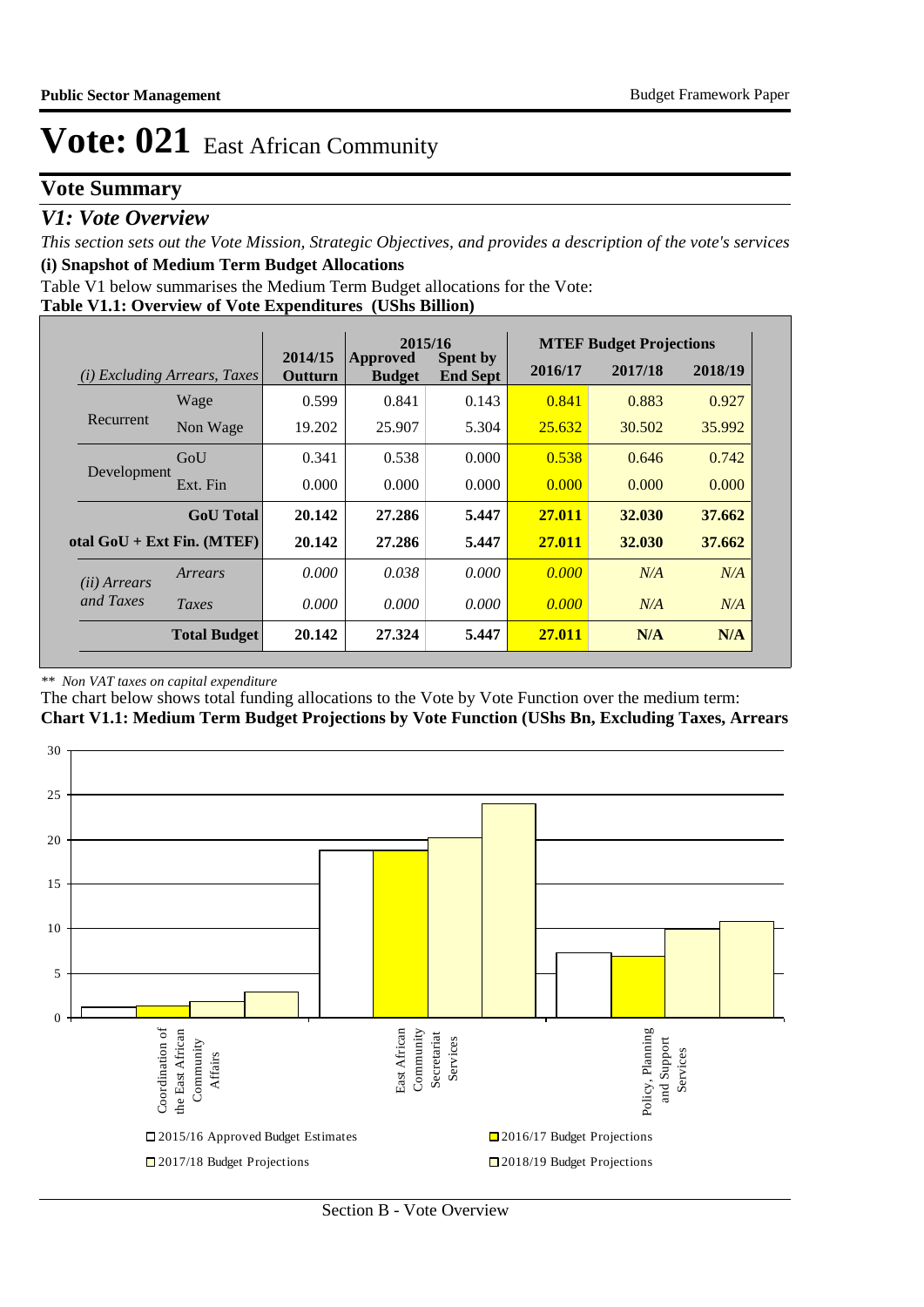## **Vote Summary**

### **(ii) Vote Mission Statement**

The Vote's Mission Statement is:

*To ensure that Ugandans participate in and benefit from the East African Community integration.*

### **(iii) Vote Outputs which Contribute to Priority Sector Outcomes**

The table below sets out the vote functions and outputs delivered by the vote which the sector considers as contributing most to priority sector outcomes.

| <b>Table V1.2: Sector Outcomes, Vote Functions and Key Outputs</b>                                                                                                                                                                                                         |                                                                                                          |                                                                                                                                          |  |  |  |  |  |  |  |
|----------------------------------------------------------------------------------------------------------------------------------------------------------------------------------------------------------------------------------------------------------------------------|----------------------------------------------------------------------------------------------------------|------------------------------------------------------------------------------------------------------------------------------------------|--|--|--|--|--|--|--|
| <b>Sector Outcome 1:</b>                                                                                                                                                                                                                                                   | <b>Sector Outcome 2:</b>                                                                                 | <b>Sector Outcome 3:</b><br>Coordinated monitoring and evaluation<br>of policies and programmes at central<br>and local government level |  |  |  |  |  |  |  |
| <b>Harmonized government policy</b><br>formulation and implementation at<br>central and local government level.                                                                                                                                                            | <b>Improved institutional and human</b><br>resource management at central and<br>local government level. |                                                                                                                                          |  |  |  |  |  |  |  |
| Vote Function: 13 31 Coordination of the East African Community Affairs                                                                                                                                                                                                    |                                                                                                          |                                                                                                                                          |  |  |  |  |  |  |  |
| <b>Outputs Contributing to Outcome 1:</b>                                                                                                                                                                                                                                  | <b>Outputs Contributing to Outcome 2:</b>                                                                | <b>Outputs Contributing to Outcome 3:</b>                                                                                                |  |  |  |  |  |  |  |
| <b>Outputs Provided</b>                                                                                                                                                                                                                                                    | None                                                                                                     | <b>Outputs Provided</b>                                                                                                                  |  |  |  |  |  |  |  |
| 133101 Harmonized Policies, Laws and<br>Strategic Frameworks developed<br>133103 Strategic leadership, Guidance<br>and Support for EAC regional<br>Integration strengthened<br>133104 Public awareness and Public<br>participation in EAC regional<br>Integration enhanced |                                                                                                          | 133102 Compliance with implementation<br>of EAC decisions and directives<br>Monitored and Evaluated                                      |  |  |  |  |  |  |  |
| Vote Function: 1332 East African Community Secretariat Services                                                                                                                                                                                                            |                                                                                                          |                                                                                                                                          |  |  |  |  |  |  |  |
| <b>Outputs Contributing to Outcome 1:</b>                                                                                                                                                                                                                                  | <b>Outputs Contributing to Outcome 2:</b>                                                                | <b>Outputs Contributing to Outcome 3:</b>                                                                                                |  |  |  |  |  |  |  |
| <b>Outputs Funded</b>                                                                                                                                                                                                                                                      | None                                                                                                     | None                                                                                                                                     |  |  |  |  |  |  |  |
| 133251 Uganda's Contribution to the EAC<br>Secretariat Remitted                                                                                                                                                                                                            |                                                                                                          |                                                                                                                                          |  |  |  |  |  |  |  |

## *V2: Past Vote Performance and Medium Term Plans*

*This section describes past and future vote performance, in terms of key vote outputs and plans to address sector policy implementation issues.* 

### **(i) Past and Future Planned Vote Outputs**

### *2014/15 Performance*

For the FY 2014/2015, the Ministry was allocated an approved budget of UGX 23.522 billion, as shown in Table V1.1, of which UGX 0.655 billion is for Wage Recurrent; UGX 19.194 billion is for Non-Wage Recurrent, and UGX 0.568 billion is the Development budget (inclusive of a tax component of UGX 0.170 billion) and UGX 3.105 billion was for Arrears.

Given the above allocation, the following are some of the Outputs that were realized by the end of March 2015;

### COORDINATION OF EAST AFRICAN COMMUNITY AFFAIRS

1) Report on the progress attained in the harmonization of Ugandan laws into the EAC context prepared. This relates to those laws that impact on the implementation of the Common Market Protocol.

- 2) Protocol on Sanitary & Phtosanitary ratified by Cabinet.
- 3) Simplified version of CSO dialogue framework finalized.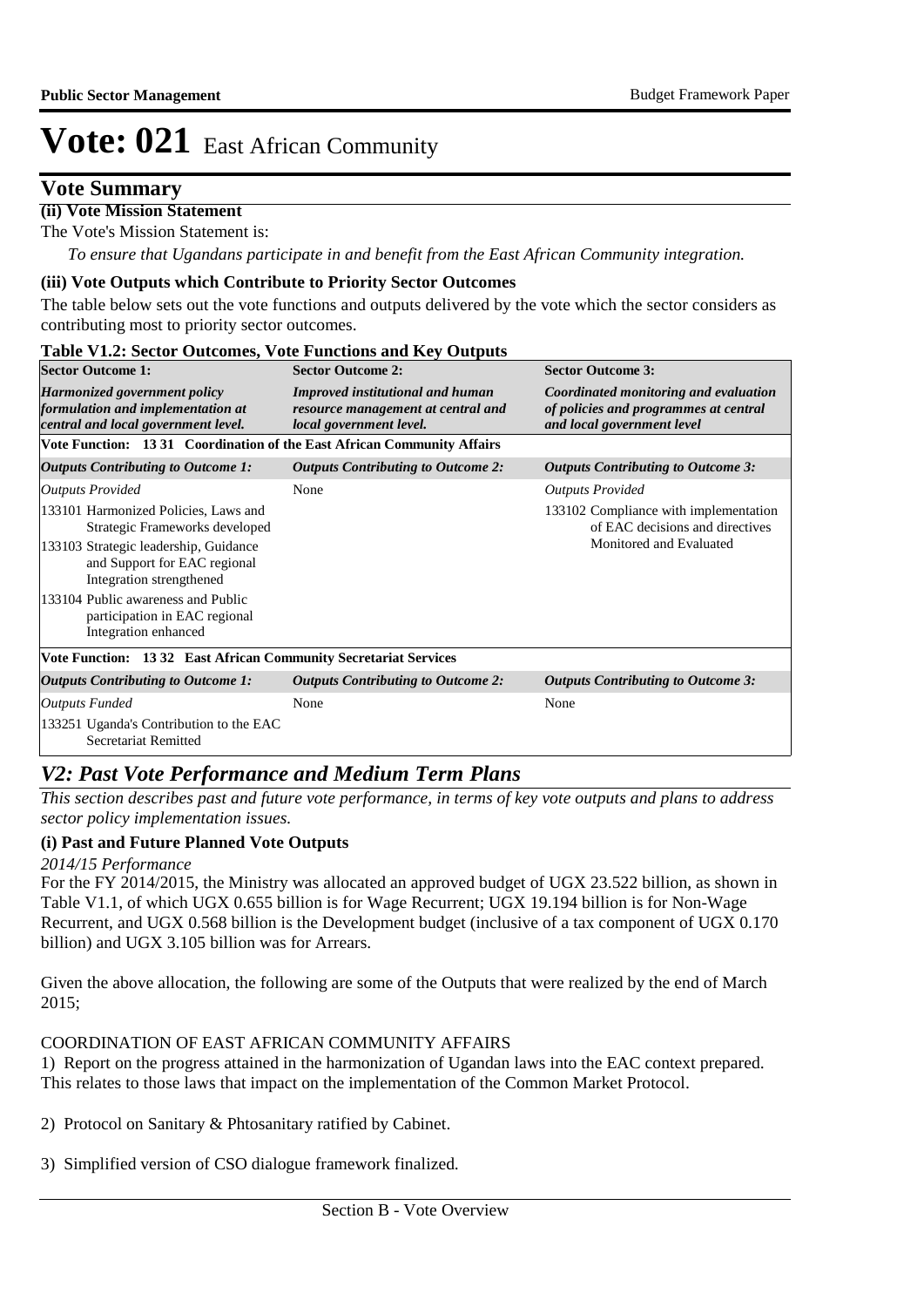## **Vote Summary**

4) East African Monetary Union Protocol ratified and instruments of ratification deposited with the EAC Secretary General

5) Quarter 1, Quarter 2 and Quarter 3 progress reports for implementation of decisions & directives prepared for submission to EAC Secretariat.

6) The progress report on the implementation of the Common Market Protocol prepared and submitted to the EAC Secretariat.

7) Country Position paper for EAC Council of Ministers and Sectoral Council meetings prepared.

8) A baseline survey on youth awareness and involvement on the EAC integration agenda with special focus on tertiary institutions undertaken.

9) Policy papers on economic issues to facilitate regional meetings prepared.

10) A report of the engagement with executives of EAC Clubs from secondary schools prepared.

- 11) Participation in commemoration of international days undertaken.
- 12) Newsletter on EAC integration procured.
- 13) Ouestion & Answer brochure on regional integration prepared.

### EAST AFRICAN COMMUNITY SECRETARIAT SERVICES

- UGX 15.1755 billion remitted to the;
- (i) East African Community Secretariat,
- (ii) Inter University Council of East Africa (IUCEA)
- (iii) Lake Victoria Fisheries Organization (LVFO)

### POLICY PLANNING AND SUPPORT SERVICES

- 1) 2013/2014 end of Financial Year budget performance report prepared
- 2) Statistical management coordinated

3) Cabinet Information Paper for submission of Draft National Policy on EAC integration to Cabinet prepared and the Policy considered by Cabinet.

- 4) Consolidated procurement & disposal plan for 2014/15 prepared and submitted to PPDA
- 5) Monthly procurement reports prepared and submitted to management.
- 6) Cash & funds management undertaken.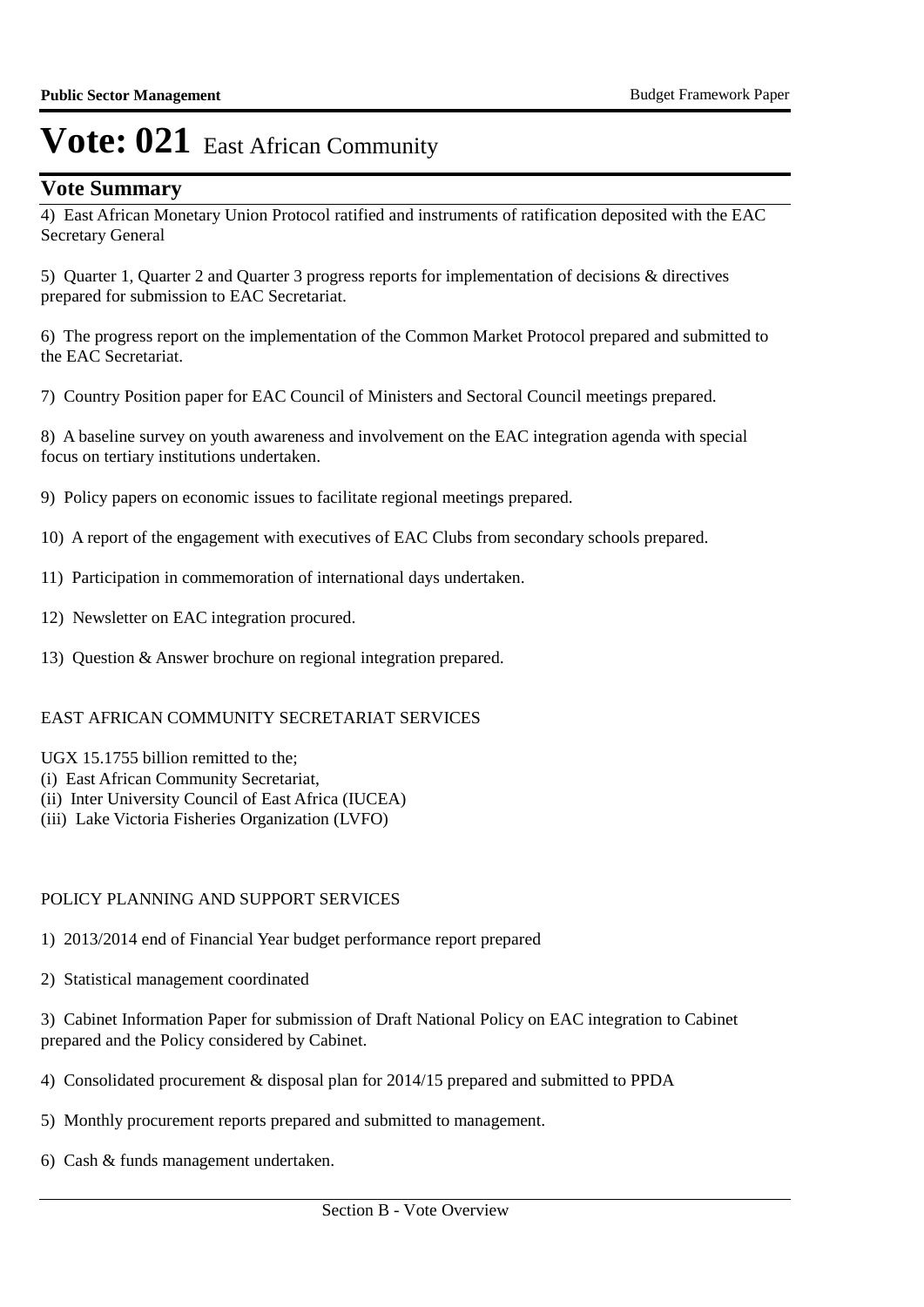## **Vote Summary**

- 7) Elements of the HIV/AIDS workplace policy implemented.
- 8) Staff welfare undertaken.
- 9) Quarterly meetings of Senior and Management Committee, Training Committee held
- 10) Uganda manufacturers Association Trade fair exhibition participated in.
- 11) Communication (Common Market) Sub-committee activities undertaken
- 12) Uganda Manufacturers Association Trade fair exhibition participated in.
- 13) Communication (Common Market) Sub-committee activities undertaken

### *Preliminary 2015/16 Performance*

For the FY 2015/16, the Ministry was allocated an approved budget of UGX 27.324 billion, as shown in Table V1.1, of which UGX 0.841 billion is for Wage Recurrent; UGX 25.907 billion is for Non-Wage Recurrent, and UGX 0.538 billion is the Development budget and UGX 0.038 billion was for Arrears. By the end of August 2015, the financial performance was as shown here below: Wage amounting to UGX 0.143 billion and Non-wage amounting to UGX 5.304 billion had been absorbed.

During the first quarter of the financial year, some challenges were face with regard to budget execution. The Q1 release was less that what was planned and expected. The Vote received 50% of the actual Non-Wage funds for the core operations. This meant the Ministry was not in position to undertake several Q1 planned activities.

In addition, funds for Uganda's annual contribution to the EAC Organs and Institutions were under released. This meant that the 50% first quarter remittance could not be achieved.

There were also challenges in absorption of Pension and Gratuity funds. This is as a result of the few numbers of pensioners who have report for the verification exercise.

Within the resource levels that were released during the first quarter, absorption of funds was as highlighted here below;

(i) Wage performance is 68%

(ii) Non wage performance is 88.9%

(iii) GoU Development performance is 0%

Non wage performance was affected by low levels of absorption of Pension & Gratuity funds. GoU development performed poorly because of the insufficient funds that were released, which could not enable the realization of the Q1 planned activities. Wage performance was affected by contract staff salaries, since the recruitment processes for the contract staff were being finalized.

Given the above expenditure, the following are some of the Outputs were realized by the end of August 2015;

### COORDINATION OF EAST AFRICAN COMMUNITY AFFAIRS

1) Engagement Report of the National Dialogue on EAC Consultative Dialogue Framework produced.

2) Regional meetings in the trade sector participated in.

### EAST AFRICAN COMMUNITY SECRETARIAT SERVICES

A total of UGX 4,709,032,618 (USD 1,374,080.8) remitted to the EAC Organs and Institutions i.e.

(i) UGX 3,668,201,760 (USD 1,072,000) remitted to the EAC Secretariat.

```
(ii) 	UGX 932,790,858 (USD 272,600) remitted to the Inter-University Council of East Africa (IUCEA).
(iii)	 UGX 108,040,000 (USD 29,480.8) remitted to Lake Victoria Fisheries Organization (LVFO).
```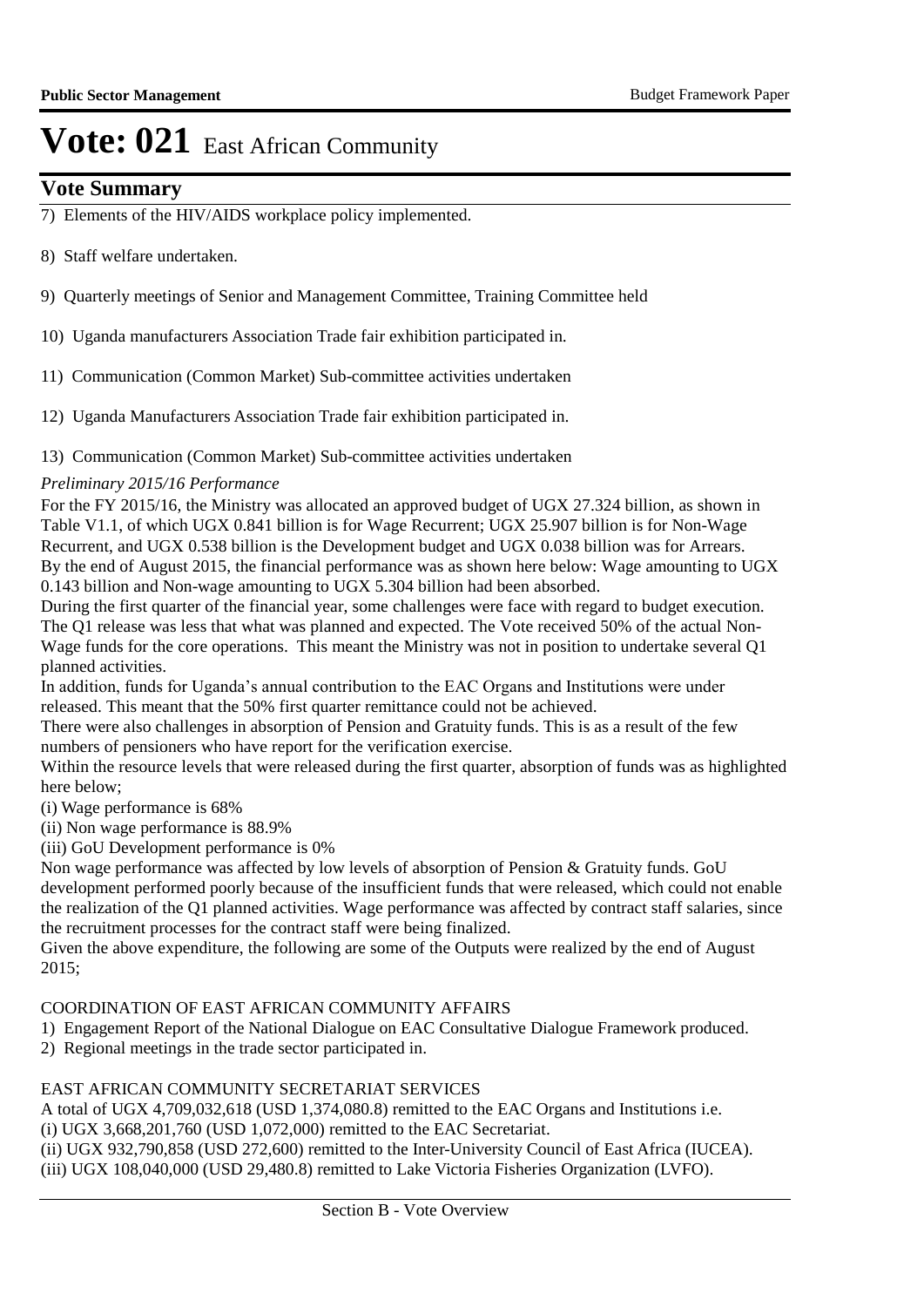## **Vote Summary**

### POLICY PLANNING AND SUPPORT SERVICES

- 1) One Policy meeting attended to inform country context policy agenda.
- 2) Policy document published.
- 3) Quarterly Budget and performance reports prepared.
- 4) Monitoring of implementation of work plans undertaken.
- 5) General staff support provided
- 6) IPPS Maintained
- 7) Staff Pension Managed
- 8) Recruitment of Contract Staff undertaken
- 9) Annual Financial Statements for FY 2014/15 prepared
- 10) Cash & Funds Management done
- 11) Tax Returns Filled
- 12) Procurement processes managed
- 13) Service providers rated
- 14) FY 2016/17 Annual Procurement Plan prepared and submitted to PPDA
- 15) Information received, recorded and processed in the Registry
- 16) Information from the registry dispatched to all stakeholders.
- 17) Records created for all officers transferred from other ministries and those recruited by MEACA
- 18) Finance & Administration department Meetings held.
- 19) Meetings of Top Management held.
- 20) Finance Committee Meetings held.
- 21) Quarterly Budget Performance Review Meeting held.
- 22) Participation in National functions (Ensuring MEACA's participation and attendance of national functions).
- 23) MEACA Quarterly Newsletter (UMOJA) produced.
- 24) Online Media Maintained.
- 25) MEACA Resource Centre supported.
- 26) Two EAC regional meetings attended.
- 27) Management (Audit) report prepared

### **Table V2.1: Past and 2016/17 Key Vote Outputs\***

| <i>Vote, Vote Function</i><br>Key Output | 2015/16<br><b>Approved Budget and</b><br><b>Planned outputs</b>                                                                                                           | <b>Spending and Outputs</b><br><b>Achieved by End Sept</b>                                                  | 2016/17<br><b>Proposed Budget and</b><br><b>Planned Outputs</b>                                                                                                                                                               |
|------------------------------------------|---------------------------------------------------------------------------------------------------------------------------------------------------------------------------|-------------------------------------------------------------------------------------------------------------|-------------------------------------------------------------------------------------------------------------------------------------------------------------------------------------------------------------------------------|
| <b>Vote: 021 East African Community</b>  |                                                                                                                                                                           |                                                                                                             |                                                                                                                                                                                                                               |
|                                          | Vote Function: 1331 Coordination of the East African Community Affairs                                                                                                    |                                                                                                             |                                                                                                                                                                                                                               |
| Output: 133101                           | <b>Harmonized Policies, Laws and Strategic Frameworks developed</b>                                                                                                       |                                                                                                             |                                                                                                                                                                                                                               |
| Description of Outputs:                  | Uganda's identified priority<br>Laws harmonized to conform to<br>the EAC Common Market<br>Protocol                                                                        | Engagement Report of the<br>National Dialogue on EAC<br><b>Consultative Dialogue</b><br>Framework produced. | Uganda's identified priority<br>Laws harmonized to conform to<br>the EAC Common Market<br>Protocol                                                                                                                            |
|                                          | Engagement Report of the<br>National Dialogue on EAC<br>CSOs dialogue framework<br>produced and disseminated<br>Four consolidated Technical<br>Briefs/Reports on progress |                                                                                                             | 2 Dialogue Workshops Reports<br>with MDAs on National Policy<br>for 2 Dialogue Workshops<br><b>Reports with MDAs on</b><br><b>National Policy for Regional</b><br>Integration indicators under<br><b>Tourism and Wildlife</b> |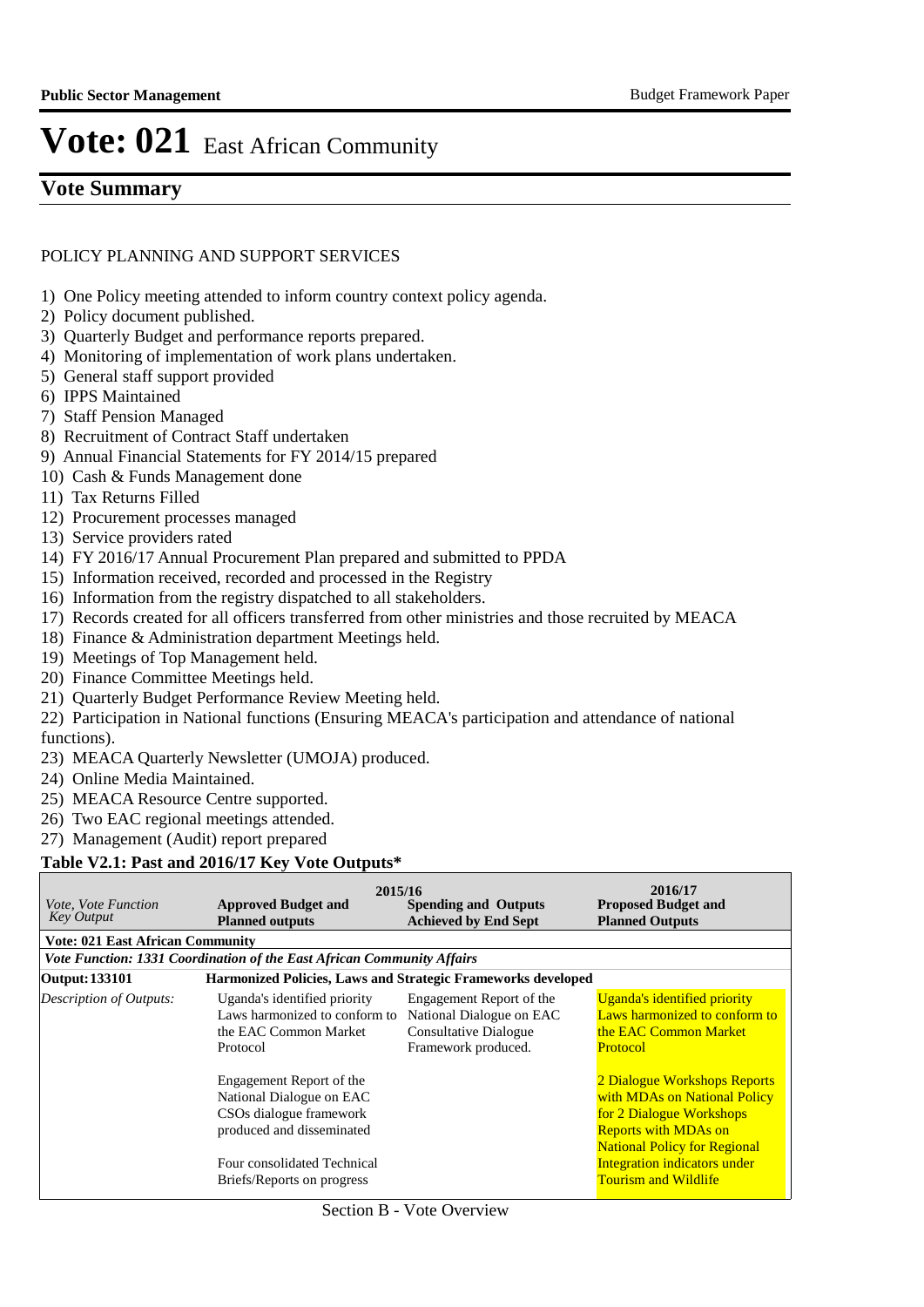| Vote, Vote Function<br><b>Key Output</b>                                                                                          | <b>Approved Budget and</b><br><b>Planned outputs</b>                                                                                                            | 2015/16 | <b>Spending and Outputs</b><br><b>Achieved by End Sept</b>                                 |       | 2016/17<br><b>Proposed Budget and</b><br><b>Planned Outputs</b>                                                                                                                                                                                                                |
|-----------------------------------------------------------------------------------------------------------------------------------|-----------------------------------------------------------------------------------------------------------------------------------------------------------------|---------|--------------------------------------------------------------------------------------------|-------|--------------------------------------------------------------------------------------------------------------------------------------------------------------------------------------------------------------------------------------------------------------------------------|
|                                                                                                                                   | made at the EAC on<br>harmonization of EAC Policies,<br>Laws and Strategic Frameworks                                                                           |         |                                                                                            |       | Management prepared and<br>indicators adopted.                                                                                                                                                                                                                                 |
|                                                                                                                                   | Ratified Protocols and<br>Instruments deposited with<br>Secretary General; Tourism and<br>Wildlife management.<br>Negotiating Establishment of<br>the EAMI Bill |         |                                                                                            |       | 3 Engagement and feedback<br>reports with MDAs and other<br>stakeholders on the<br>domestication of the, EAC<br><b>Social Development Framework</b><br>and EAC Youth Policy and<br><b>EAC Youth EAC Policy on</b><br>Persons with Disability and<br>identify areas for action. |
|                                                                                                                                   |                                                                                                                                                                 |         |                                                                                            |       | <b>Implementation of the EAC</b><br><b>Monetary Union Protocol</b><br>Roadmap coordinated                                                                                                                                                                                      |
|                                                                                                                                   |                                                                                                                                                                 |         |                                                                                            |       | <b>Integration of the Financial</b><br>Sector of the EAC coordinated                                                                                                                                                                                                           |
|                                                                                                                                   |                                                                                                                                                                 |         |                                                                                            |       | <b>Implementation of the Tripartite</b><br>Free Trade Area coordinated                                                                                                                                                                                                         |
|                                                                                                                                   |                                                                                                                                                                 |         |                                                                                            |       | <b>Implementation of the EAC</b><br><b>Common Market and Customs</b><br><b>Union Protocols coordinated</b>                                                                                                                                                                     |
| Performance Indicators:<br>Number of Country Position 14<br>papers and back to office<br>reports for the EAC regional<br>meetings |                                                                                                                                                                 |         | 5                                                                                          |       |                                                                                                                                                                                                                                                                                |
| Number of Cabinet Memos<br>drafted and submitted to<br>Cabinet                                                                    | 3                                                                                                                                                               |         | 1                                                                                          |       |                                                                                                                                                                                                                                                                                |
| Number of EAC regional<br>policy frameworks<br>domesticated                                                                       |                                                                                                                                                                 |         |                                                                                            |       | 6                                                                                                                                                                                                                                                                              |
| Output Cost: UShs Bn:                                                                                                             |                                                                                                                                                                 | 0.179   | $UShs Bn$ :                                                                                | 0.028 | <b>UShs Bn:</b><br>0.157                                                                                                                                                                                                                                                       |
| <b>Output: 133102</b><br>Description of Outputs:                                                                                  | Four Quarterly reports of                                                                                                                                       |         | One report of Council and                                                                  |       | Compliance with implementation of EAC decisions and directives Monitored and Evaluated<br><b>Council and Sectoral Council</b>                                                                                                                                                  |
|                                                                                                                                   | Council and Sectoral Council<br>decisions communicated to<br>MDAs for implementation                                                                            |         | Sectoral Council decisions<br>communicated to MDAs for<br>implementation prepared.         |       | decisions communicated,<br>implementation monitored and<br>field visits undertaken to<br>monitor compliance                                                                                                                                                                    |
|                                                                                                                                   | Four Quarterly Compliance<br>reports on implementation of<br>EAC decisions and directives<br>prepared                                                           |         | One compliance report on<br>implementation of EAC<br>decisions and directives<br>prepared. |       | 2 Bi-annual Compliance reports<br>on implementation status of<br><b>EAC</b> decisions and directives<br>under the Productive and Social                                                                                                                                        |
|                                                                                                                                   | Two progress reports on the<br>promotion trade in goods and<br>movement capital under the<br><b>EAC Common Market Protocol</b>                                  |         |                                                                                            |       | Sectors prepared.<br>Four Quarterly reports on<br>implementation of EAC<br>decisions and directives<br>prepared                                                                                                                                                                |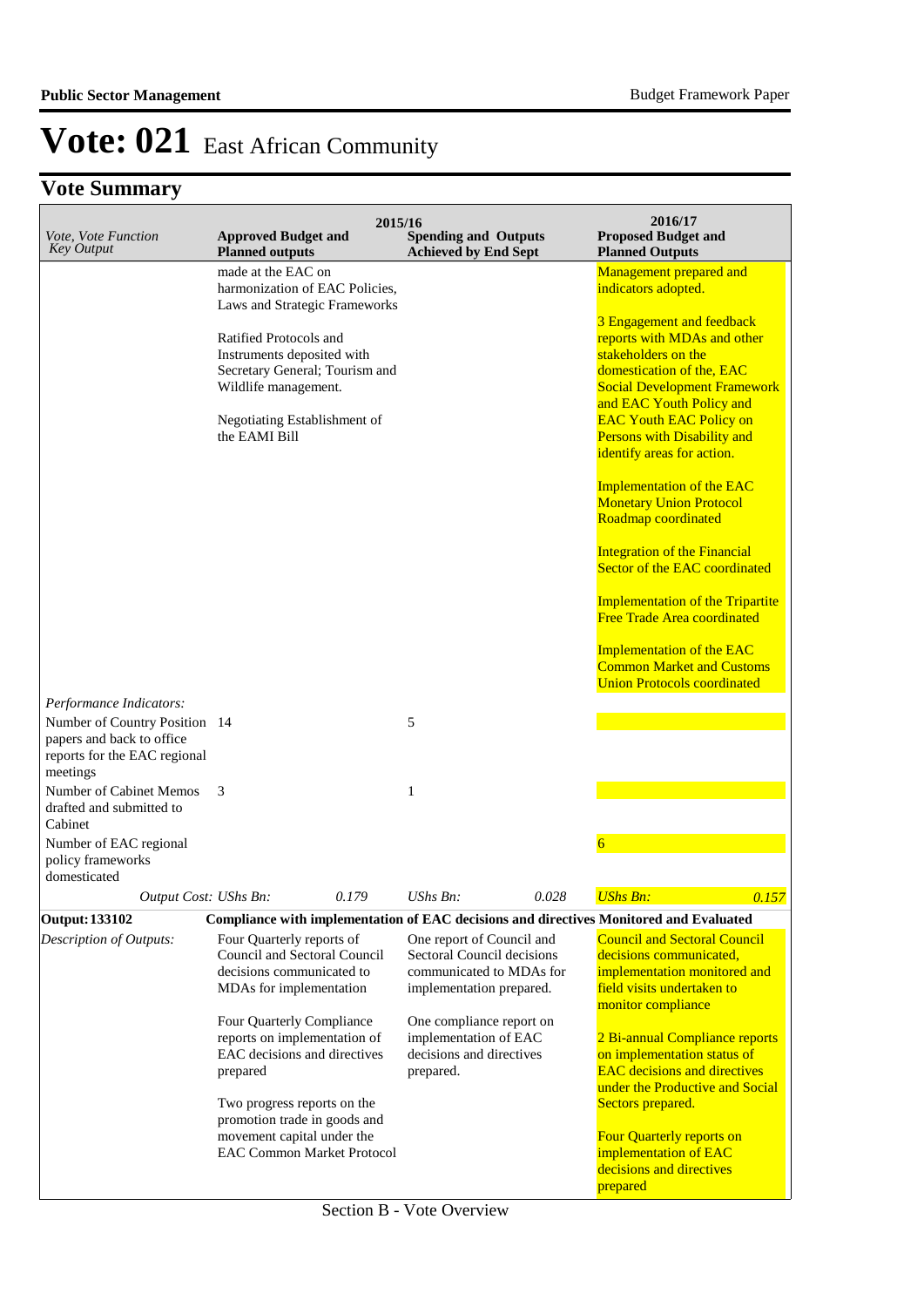| Vote, Vote Function<br><b>Key Output</b>                                                        | <b>Approved Budget and</b><br><b>Planned outputs</b>                                                                                   | 2015/16      | <b>Spending and Outputs</b><br><b>Achieved by End Sept</b>                                                                        |       | 2016/17<br><b>Proposed Budget and</b><br><b>Planned Outputs</b>                                                                                                                                                                     |
|-------------------------------------------------------------------------------------------------|----------------------------------------------------------------------------------------------------------------------------------------|--------------|-----------------------------------------------------------------------------------------------------------------------------------|-------|-------------------------------------------------------------------------------------------------------------------------------------------------------------------------------------------------------------------------------------|
|                                                                                                 |                                                                                                                                        |              |                                                                                                                                   |       | Two progress reports on the<br>promotion trade in goods under<br>the EAC Common Market<br>Protocol<br>Two progress reports on the<br>promotion of movement of<br>capital under the EAC<br><b>Common Market Protocol</b><br>prepared |
| Performance Indicators:                                                                         |                                                                                                                                        |              |                                                                                                                                   |       |                                                                                                                                                                                                                                     |
| Quartely reports on progress 4<br>of implementation of EAC<br>decisions and directives          |                                                                                                                                        | $\mathbf{1}$ |                                                                                                                                   |       |                                                                                                                                                                                                                                     |
| Number of Ministerial<br><b>Statements to Parliament</b>                                        | 3                                                                                                                                      | $\mathbf{0}$ |                                                                                                                                   |       |                                                                                                                                                                                                                                     |
| Number of Cabinet<br>information papers on<br>implementation of EAC<br>decisions and directives | 4                                                                                                                                      | $\mathbf{1}$ |                                                                                                                                   |       |                                                                                                                                                                                                                                     |
| Number of Ministerial<br><b>Statements on EAC I</b><br>ntergration made in<br>Parliament        |                                                                                                                                        |              |                                                                                                                                   |       | $\overline{2}$                                                                                                                                                                                                                      |
| Number of Cabinet<br>information papers on<br>implementation of EAC<br>Intergration in Uganda   |                                                                                                                                        |              |                                                                                                                                   |       |                                                                                                                                                                                                                                     |
| Output Cost: UShs Bn:                                                                           | 0.146                                                                                                                                  |              | $UShs Bn$ :                                                                                                                       | 0.016 | <b>UShs Bn:</b><br>0.114                                                                                                                                                                                                            |
| <b>Output: 133103</b>                                                                           | Strategic leadership, Guidance and Support for EAC regional Integration strengthened                                                   |              |                                                                                                                                   |       |                                                                                                                                                                                                                                     |
| Description of Outputs:                                                                         | 16 Country Position Papers for<br><b>Council Meetings and Sectoral</b><br>Councils under the Productive<br>and Social Sectors prepared |              | 3 Country Position Papers for<br>Sectoral Councils under the<br>Productive and Social Sectors<br>(LVBC, Energy & TCM)<br>prepared |       | <b>Research related to Summit</b><br>decision of EAC Political<br><b>Federation undertaken</b><br><b>Research on National Policy on</b>                                                                                             |
|                                                                                                 | 2 Engagement Reports arising<br>from support supervision of<br>EAC institutions (LVBC                                                  |              |                                                                                                                                   |       | <b>EAC</b> integration in the<br>governance sector undertaken                                                                                                                                                                       |
|                                                                                                 | programmes and projects, &<br>LFVO, IUCEA) in Uganda<br>prepared.                                                                      |              |                                                                                                                                   |       | <b>Dissemination of research</b><br>reports                                                                                                                                                                                         |
|                                                                                                 | <b>Capacity Enhancement Report</b><br>for the Private Sector & Civil                                                                   |              |                                                                                                                                   |       | <b>Kategaya Memorial Lecture</b><br>conducted                                                                                                                                                                                       |
|                                                                                                 | Society on thematic issues<br>under CSOs dialogue framework                                                                            |              |                                                                                                                                   |       | <b>Uganda's Interests in Political</b><br>and Legal Affairs at EAC<br>meetings clearly articulated and                                                                                                                              |
|                                                                                                 | A Study on EAC Trade Issues<br>in the Environment and Natural                                                                          |              |                                                                                                                                   |       | follow-up action undertaken                                                                                                                                                                                                         |
|                                                                                                 | <b>Resources Sector</b>                                                                                                                |              |                                                                                                                                   |       | <b>Engagement and Feedback</b><br><b>Report with CSOs and PSOs on</b>                                                                                                                                                               |
|                                                                                                 | A study to identify key EAC<br>Tourism Issues for Policy                                                                               |              |                                                                                                                                   |       | <b>Implementation of EAC</b><br>integration under the EAC CSO                                                                                                                                                                       |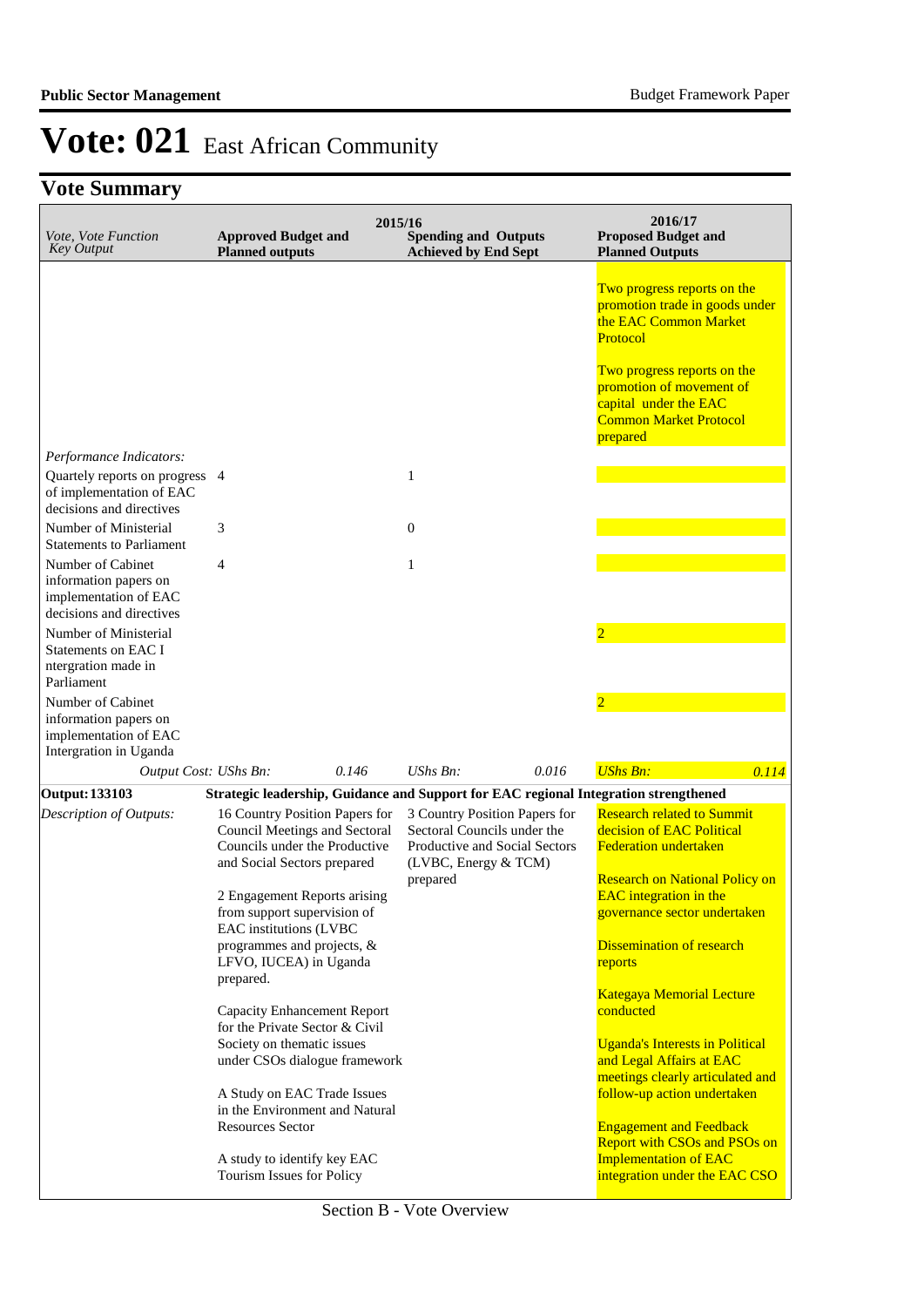| Vote, Vote Function<br><b>Key Output</b> | <b>Approved Budget and</b><br><b>Planned outputs</b>                                           | 2015/16<br><b>Spending and Outputs</b><br><b>Achieved by End Sept</b> | 2016/17<br><b>Proposed Budget and</b><br><b>Planned Outputs</b>                                                             |
|------------------------------------------|------------------------------------------------------------------------------------------------|-----------------------------------------------------------------------|-----------------------------------------------------------------------------------------------------------------------------|
|                                          | advocacy                                                                                       |                                                                       | dialogue Framework.                                                                                                         |
|                                          | Research on EAC Political<br>Federation undertaken<br>Country wide gender                      |                                                                       | 3 Progress reports on the<br>implementation of EAC ratified<br>Protocols on Kiswahili, Sanitary<br>and Phyosanitary and ICT |
|                                          | assessment report to inform the                                                                |                                                                       | networks.                                                                                                                   |
|                                          | development of the EAC<br>Gender policy                                                        |                                                                       | 2 Common Market Protocal<br>(CMP) reports on                                                                                |
|                                          | Country position papers in the<br>areas of Trade, Industry Finance<br>and Investment developed |                                                                       | implementation of action areas<br>under Labour and Employment<br>prepared.                                                  |
|                                          | Reports on the Key indicators of<br>the Progress of the Monetary<br>Union in Uganda developed. |                                                                       | 2 Sectoral Council meetings on<br>Agriculture.                                                                              |
|                                          | Reports of regional meetings for<br>SCTIFI, Council and Summit                                 |                                                                       | 2 Sectoral Council meetings<br>onEnvironment.                                                                               |
|                                          | produced                                                                                       |                                                                       | 2 Sectoral Council meetings on<br>Tourism.                                                                                  |
|                                          | Research on key topical issues<br>in the economic sector<br>conducted                          |                                                                       | 2 Sectoral Council meetings on<br>Health.                                                                                   |
|                                          |                                                                                                |                                                                       | 2 Sectoral Council meetings on<br>LVBC.                                                                                     |
|                                          |                                                                                                |                                                                       | 2 Sectoral Council meetings on<br>Gender.                                                                                   |
|                                          |                                                                                                |                                                                       | 2 Sectoral Council meetings on<br>TCM.                                                                                      |
|                                          |                                                                                                |                                                                       | 2 Sectoral Council meetings on<br>Energy.                                                                                   |
|                                          |                                                                                                |                                                                       | A Study on the Status on Child<br>rights to inform the<br>development of the Child right<br>Policy.                         |
|                                          |                                                                                                |                                                                       | A Study to identify key issues to<br>support harmonization of the<br><b>Education Curricula</b>                             |
|                                          |                                                                                                |                                                                       | A Study to assess<br>implementation of the EAC<br><b>Vehicle Load Control Act.</b>                                          |
|                                          |                                                                                                |                                                                       | <b>MEACA Complaints</b><br><b>Mechanism Established</b>                                                                     |
|                                          |                                                                                                |                                                                       | Coordinate the Implementation<br>of strategies under Economic                                                               |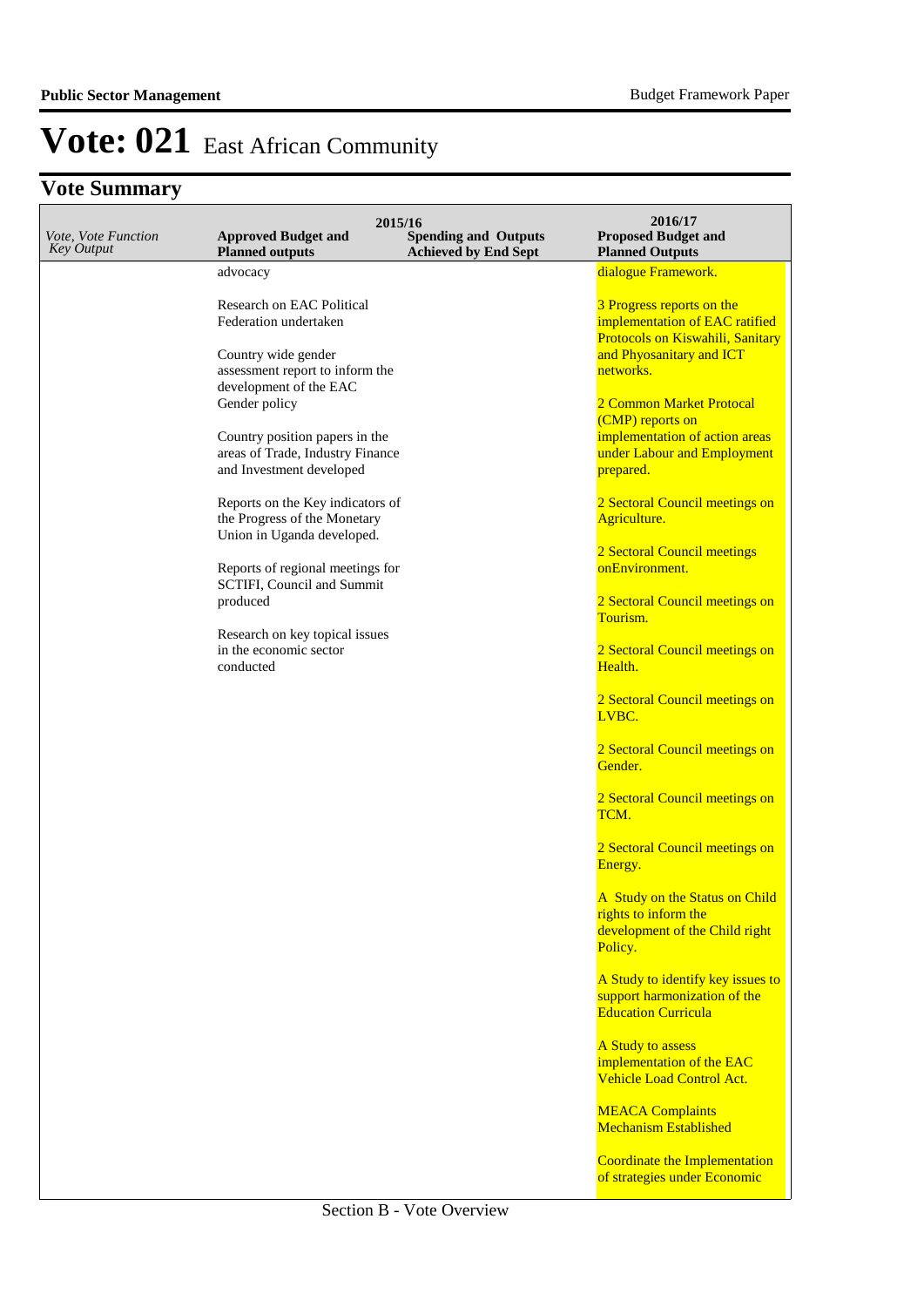| Vote, Vote Function<br><b>Key Output</b>                                                                               | <b>Approved Budget and</b><br><b>Planned outputs</b> | 2015/16<br><b>Spending and Outputs</b><br><b>Achieved by End Sept</b> | 2016/17<br><b>Proposed Budget and</b><br><b>Planned Outputs</b>                                 |
|------------------------------------------------------------------------------------------------------------------------|------------------------------------------------------|-----------------------------------------------------------------------|-------------------------------------------------------------------------------------------------|
|                                                                                                                        |                                                      |                                                                       | <b>Affairs of the National Policy</b><br>on EAC Integration                                     |
|                                                                                                                        |                                                      |                                                                       | Joint assessment of the<br><b>Implementation of the SCT</b><br>undertaken                       |
|                                                                                                                        |                                                      |                                                                       | A Research Study on the<br>Implications of the DTA on the<br>Economy undertaken                 |
|                                                                                                                        |                                                      |                                                                       | 4 Country position papers for<br><b>SCTIFI, SCFEA, Council and</b><br>Summit under E A produced |
|                                                                                                                        |                                                      |                                                                       | Opportunities of the AGOA,<br><b>EPA</b> and Tripartite FTA<br>analyzed and disseminated        |
| Performance Indicators:<br>Number of research<br>papers/studies on EAC I                                               |                                                      |                                                                       |                                                                                                 |
| ntergration produced<br>No. of CSOs and PSO<br>networks reporting on<br>implementation/monitoring<br>of EAC activities |                                                      |                                                                       | 100                                                                                             |
| No. of LGs trained to<br>mainstream EAC<br>Intergration in Local<br>Government development<br>plans                    |                                                      |                                                                       | $\overline{5}$                                                                                  |
| % of MDAs and LGs<br>mainstreaming the National<br>Policy on EAC Intergration<br>in Uganda                             |                                                      |                                                                       | 20%                                                                                             |
| % of MDAs reporting on<br>the implementation status of<br>EAC programmes, directives                                   |                                                      |                                                                       | 80%                                                                                             |
| and decisions<br>% of action areas in the East<br>African Monetary Union<br>(EAMU) coordinated and<br>reported by MDAs |                                                      |                                                                       | 10%                                                                                             |
| % of action areas in the EAC<br><b>Common Market Protocol</b><br>(CMP) coordinated and<br>reported by MDAs             |                                                      |                                                                       | 50%                                                                                             |
| % of action areas in ratified<br><b>EAC Protocols coordinated</b><br>and reported on by MDAs<br>(Sanitary and Phyto-   |                                                      |                                                                       | 6%                                                                                              |
| Sanitary Protocol)<br>% of action areas in ratified<br><b>EAC Protocols coordinated</b>                                |                                                      |                                                                       | 6%                                                                                              |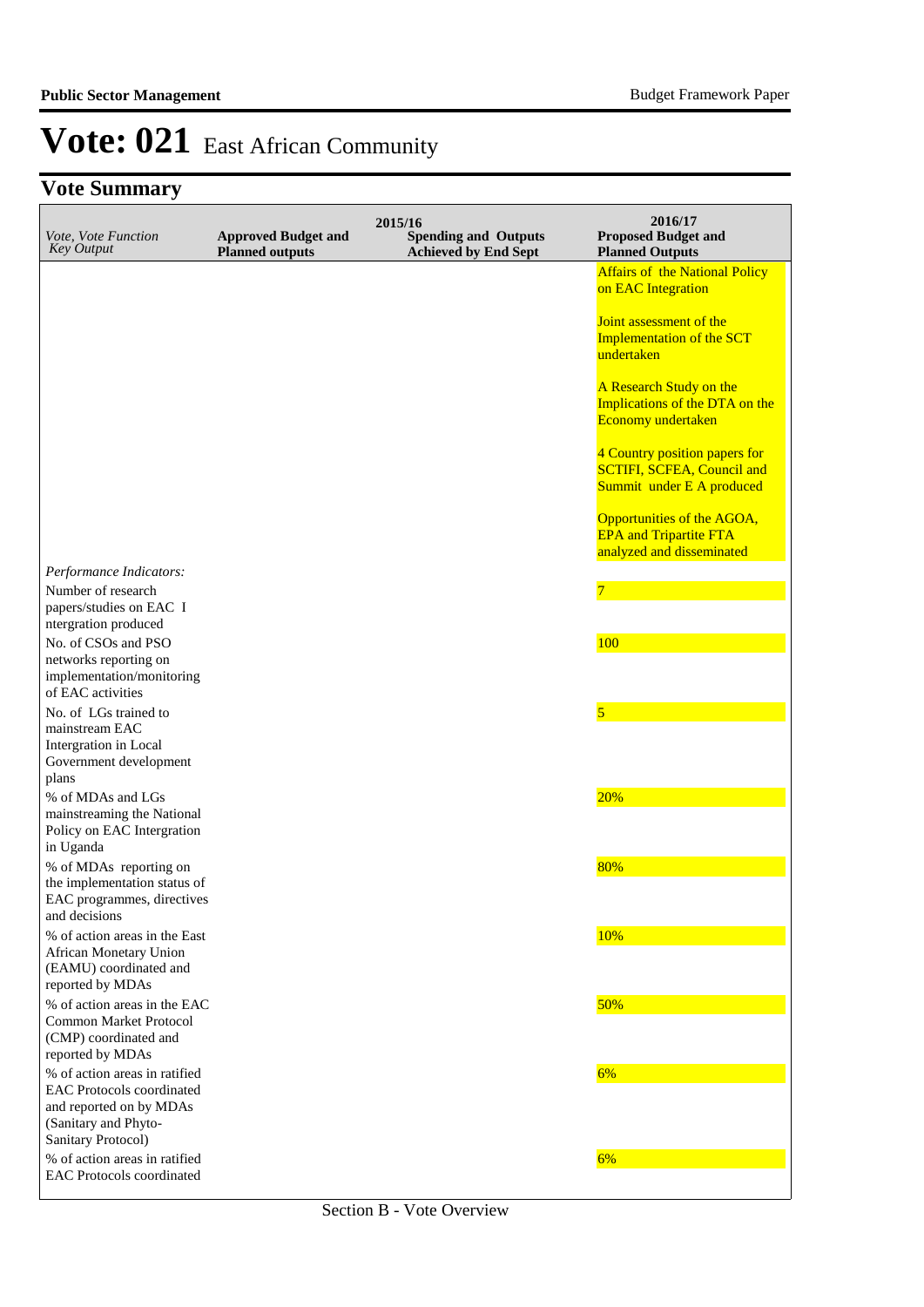| <i>Vote, Vote Function</i><br><b>Key Output</b>                                                                                                    | <b>Approved Budget and</b><br><b>Planned outputs</b>                           | 2015/16 | <b>Spending and Outputs</b><br><b>Achieved by End Sept</b> |       | 2016/17<br><b>Proposed Budget and</b><br><b>Planned Outputs</b>    |       |
|----------------------------------------------------------------------------------------------------------------------------------------------------|--------------------------------------------------------------------------------|---------|------------------------------------------------------------|-------|--------------------------------------------------------------------|-------|
| and reported on by MDAs<br>(Kishwali Protocol)                                                                                                     |                                                                                |         |                                                            |       |                                                                    |       |
| % of action areas in ratified<br><b>EAC Protocols coordinated</b>                                                                                  |                                                                                |         |                                                            |       | 6%                                                                 |       |
| and reported on by MDAs (<br>Protocol on Peace and<br>Security)                                                                                    |                                                                                |         |                                                            |       |                                                                    |       |
| % of action areas in ratified<br><b>EAC Protocols coordinated</b><br>and reported on by MDAs (<br>Protocol on ICT<br>Frameworks)                   |                                                                                |         |                                                            |       | 6%                                                                 |       |
| % of action areas in ratified<br><b>EAC Protocols coordinated</b><br>and reported on by MDAs (<br>Protocol on Foreign Policy<br>Coordination)      |                                                                                |         |                                                            |       | 6%                                                                 |       |
| Output Cost: UShs Bn:                                                                                                                              |                                                                                | 0.693   | UShs Bn:                                                   | 0.135 | <b>UShs Bn:</b>                                                    | 0.979 |
| <b>Output: 133104</b>                                                                                                                              | Public awareness and Public participation in EAC regional Integration enhanced |         |                                                            |       |                                                                    |       |
| Description of Outputs:                                                                                                                            | Increased visibility of EAC<br>Regional Integration.                           |         | Preparation of IEC materials<br>undertaken                 |       | <b>Increased visibility of EAC</b><br><b>Regional Integration.</b> |       |
|                                                                                                                                                    | Capacity of women in cross-<br>border trade enhanced                           |         |                                                            |       | Capacity of women in cross-<br>border trade enhanced               |       |
|                                                                                                                                                    | Dialogue meetings/workshops<br>on EAC economic Integration<br>Undertaken       |         |                                                            |       |                                                                    |       |
| Performance Indicators:                                                                                                                            |                                                                                |         |                                                            |       |                                                                    |       |
| Number of Students<br>sensitized about EAC<br>integration                                                                                          | 10,000                                                                         |         | $\boldsymbol{0}$                                           |       |                                                                    |       |
| Number of Local<br>Governments sensitized on<br>EAC intergration                                                                                   | 15                                                                             |         | $\overline{4}$                                             |       |                                                                    |       |
| Number of Information<br><b>Education Communication</b> (<br>IECs) materials developed<br>and media space obtained for<br>mass media communication | 20                                                                             |         | 4                                                          |       |                                                                    |       |
| Number of online<br>likes/followersof MEACA<br>social media platforms                                                                              |                                                                                |         |                                                            |       | 3000                                                               |       |
| Number of Local<br>Governments sensitized on<br>benefits and opportunities of<br>EAC intergration                                                  |                                                                                |         |                                                            |       | 35                                                                 |       |
| Number of hits on MEACA<br>website                                                                                                                 |                                                                                |         |                                                            |       | 420,000                                                            |       |
| Number of awareness<br>campaigns carried out                                                                                                       |                                                                                |         |                                                            |       |                                                                    |       |
| Number of media outlets<br>that publish material                                                                                                   |                                                                                |         |                                                            |       | $ 20\rangle$                                                       |       |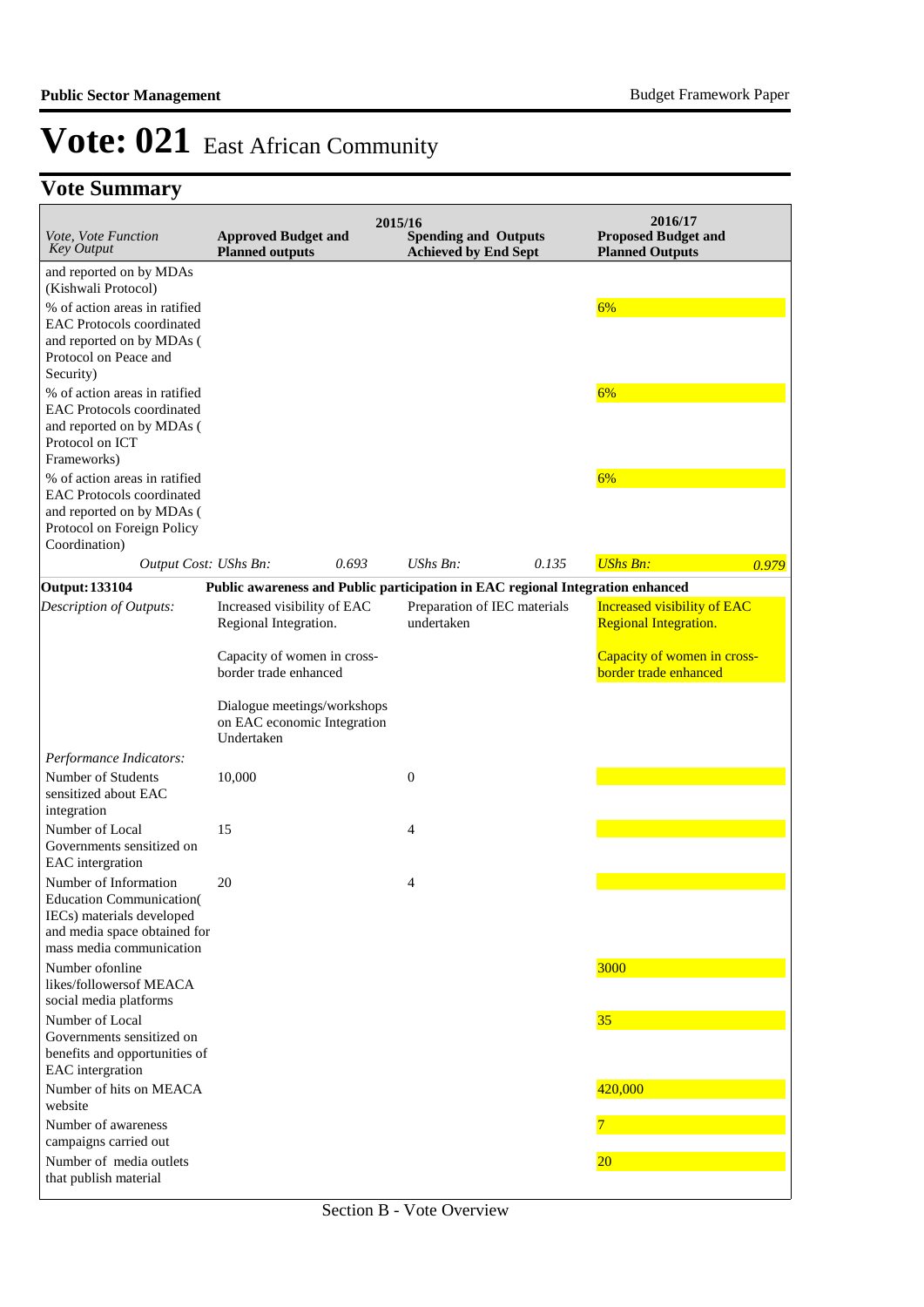## **Vote Summary**

| <i>Vote, Vote Function</i><br><b>Key Output</b>                                                                                               | <b>Approved Budget and</b><br><b>Planned outputs</b>         |        | 2015/16<br><b>Spending and Outputs</b><br><b>Achieved by End Sept</b>       |                                                                                                                                  | 2016/17<br><b>Proposed Budget and</b><br><b>Planned Outputs</b>                                                                                                                                                   |        |
|-----------------------------------------------------------------------------------------------------------------------------------------------|--------------------------------------------------------------|--------|-----------------------------------------------------------------------------|----------------------------------------------------------------------------------------------------------------------------------|-------------------------------------------------------------------------------------------------------------------------------------------------------------------------------------------------------------------|--------|
| developed and events on                                                                                                                       |                                                              |        |                                                                             |                                                                                                                                  |                                                                                                                                                                                                                   |        |
| <b>EAC</b> Intergration<br>% of Ugandans aware of                                                                                             |                                                              |        |                                                                             |                                                                                                                                  | 84%                                                                                                                                                                                                               |        |
| <b>EAC</b> I ntergration                                                                                                                      |                                                              |        |                                                                             |                                                                                                                                  |                                                                                                                                                                                                                   |        |
| Output Cost: UShs Bn:                                                                                                                         |                                                              | 0.153  | $UShs Bn$ :                                                                 | 0.021                                                                                                                            | <b>UShs Bn:</b>                                                                                                                                                                                                   | 0.000  |
| <b>Vote Function Cost</b>                                                                                                                     | <b>UShs Bn:</b>                                              |        | 1.171 UShs Bn:                                                              |                                                                                                                                  | 0.201 <i>UShs Bn:</i>                                                                                                                                                                                             | 1.250  |
| Vote Function: 1332 East African Community Secretariat Services                                                                               |                                                              |        |                                                                             |                                                                                                                                  |                                                                                                                                                                                                                   |        |
| Output: 133251                                                                                                                                | <b>Uganda's Contribution to the EAC Secretariat Remitted</b> |        |                                                                             |                                                                                                                                  |                                                                                                                                                                                                                   |        |
| Description of Outputs:                                                                                                                       | Remit Ushs 15.1755 bilion to<br><b>EAC</b> Secretariat       |        | the EAC Organs and<br>Institutions <i>i.e.</i><br>Secretariat.              | A total of UGX 4,709,032,618<br>(USD 1,374,080.8) remitted to<br>(i) UGX $3,668,201,760$ (USD<br>$1,072,000$ remitted to the EAC | UGX 18,299,083,240 Annual<br>Contributions to the:<br>(i) EAC Secretariat,<br>(ii) Inter University Council of<br>East Africa (IUCEA) and<br>(iii) Lake Victoria Fisheries<br><b>Organization (LVFO) remitted</b> |        |
|                                                                                                                                               |                                                              |        | (ii) UGX 932,790,858 (USD)<br>University Council of East<br>Africa (IUCEA). | 272,600) remitted to the Inter-                                                                                                  |                                                                                                                                                                                                                   |        |
|                                                                                                                                               |                                                              |        | 29,480.8) remitted to Lake<br>(LVFO).                                       | (iii) UGX 108,040,000 (USD<br>Victoria Fisheries Organization                                                                    |                                                                                                                                                                                                                   |        |
| Performance Indicators:                                                                                                                       |                                                              |        |                                                                             |                                                                                                                                  |                                                                                                                                                                                                                   |        |
| Amount of Funds in US\$<br>Millions remitted to the EAC<br>Secretariat                                                                        | 6.7544256                                                    |        | 1.3740808                                                                   |                                                                                                                                  |                                                                                                                                                                                                                   |        |
| % of Uganda's contributions<br>to EAC Secretariat and other<br>institutions fully remitted by<br>31 December of each<br><b>Financial Year</b> |                                                              |        |                                                                             |                                                                                                                                  | 100%                                                                                                                                                                                                              |        |
| Output Cost: UShs Bn:                                                                                                                         |                                                              | 18.758 | $UShs Bn$ :                                                                 | 4.709                                                                                                                            | <b>UShs Bn:</b>                                                                                                                                                                                                   | 18.758 |
| <b>Vote Function Cost</b>                                                                                                                     | <b>UShs Bn:</b>                                              |        | 18.806 UShs Bn:                                                             |                                                                                                                                  | 4.721 UShs Bn:                                                                                                                                                                                                    | 18.806 |
| Vote Function: 1349 Policy, Planning and Support Services                                                                                     |                                                              |        |                                                                             |                                                                                                                                  |                                                                                                                                                                                                                   |        |
| <b>Vote Function Cost</b>                                                                                                                     | <b>UShs Bn:</b>                                              |        | 7.347 UShs Bn:                                                              |                                                                                                                                  | 0.525 UShs Bn:                                                                                                                                                                                                    | 6.955  |
| <b>Cost of Vote Services:</b>                                                                                                                 | UShs Bn:                                                     |        | 27.286 UShs Bn:                                                             |                                                                                                                                  | 5.447 UShs Bn:                                                                                                                                                                                                    | 27.011 |

*\* Excluding Taxes and Arrears*

### *2016/17 Planned Outputs*

For the FY 2016/17, the Ministry has been allocated a budget of UGX 27.011 billion, as shown in Table V1.1, of which UGX 0.841 billion is for Wage Recurrent; Ushs 25.632 billion is for Non- Wage Recurrent, and UGX 0.538 billion is for GoU Development.

Given the above allocation, below is a summary of the planned outputs for FY 2016/17;

### (A)COORDINATION OF EAST AFRICAN COMMUNITY AFFAIRS; 1) Uganda's identified priority Laws harmonized to conform to the EAC Common Market Protocol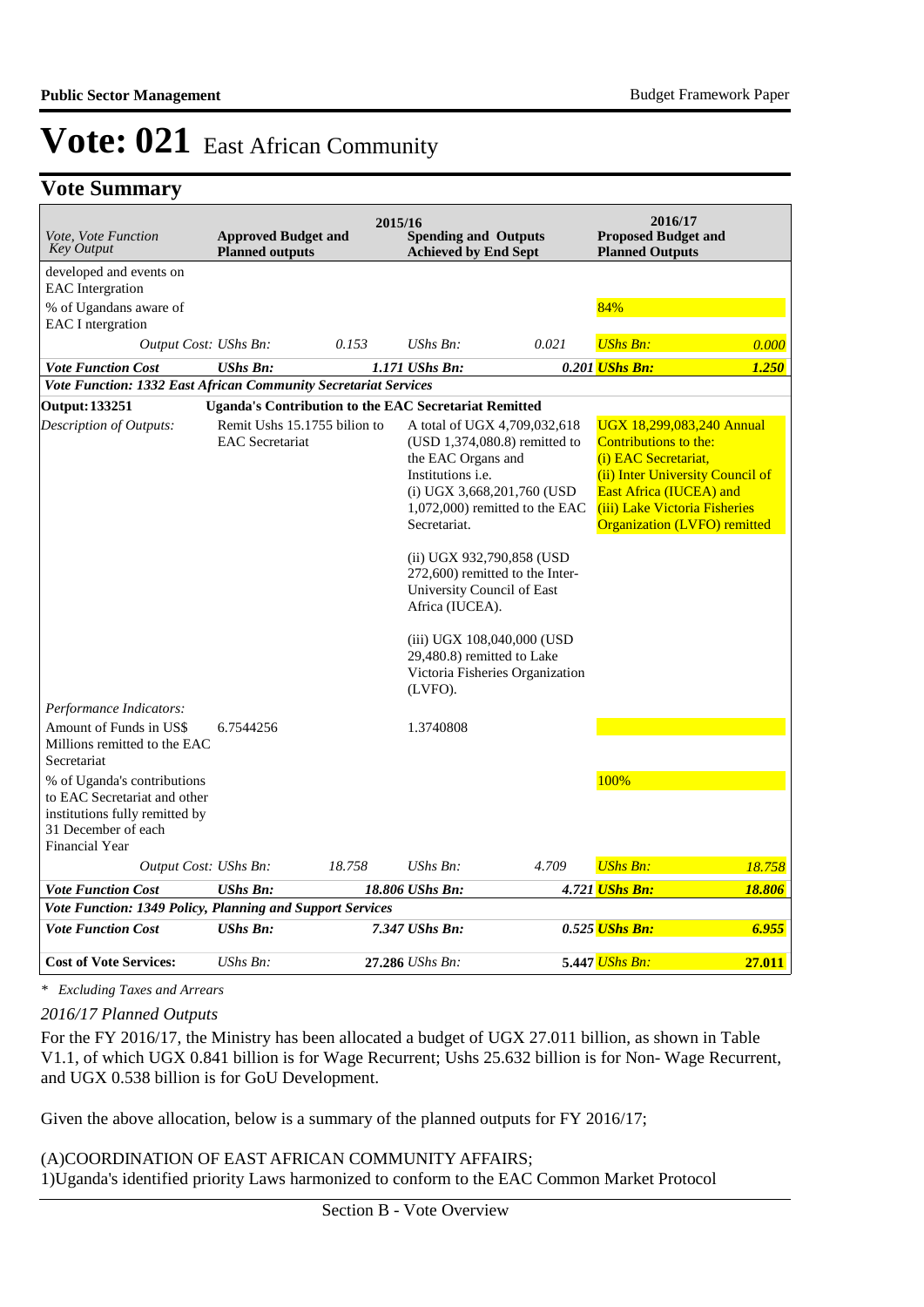## **Vote Summary**

2) 2 Dialogue Workshops Reports with MDAs on National Policy for 2 Dialogue Workshops Reports with MDAs on National Policy for Regional Integration indicators under Tourism and Wildlife Management prepared and indicators adopted.

3) 3 Engagement and feedback reports with MDAs and other stakeholders on the domestication of the, EAC Social Development Framework and EAC Youth Policy and EAC Youth EAC Policy on Persons with Disability and identify areas for action.

4) Implementation of the EAC Monetary Union Protocol Roadmap coordinated

5) Integration of the Financial Sector of the EAC coordinated

6) Implementation of the Tripartite Free Trade Area coordinated

7) Implementation of the EAC Common Market and Customs Union Protocols coordinated

8) Council and Sectoral Council decisions communicated, implementation monitored and field visits undertaken to monitor compliance

9)2 Bi-annual Compliance reports on implementation status of EAC decisions and directives under the Productive and Social Sectors prepared.

10) Four Quarterly reports on implementation of EAC decisions and directives prepared

11) Two progress reports on the promotion trade in goods under the EAC Common Market Protocol

12) Two progress reports on the promotion of movement of capital under the EAC Common Market Protocol prepared

13) Research related to Summit decision of EAC Political Federation undertaken

14) Research on National Policy on EAC integration in the governance sector undertaken

15) Dissemination of research reports

16) Kategaya Memorial Lecture conducted

17) Uganda's Interests in Political and Legal Affairs at EAC meetings clearly articulated and follow-up action undertaken

18) Engagement and Feedback Report with CSOs and PSOs on Implementation of EAC integration under the EAC CSO dialogue Framework.

19)3 Progress reports on the implementation of EAC ratified Protocols on Kiswahili, Sanitary and Phyosanitary and ICT networks.

20)2 Common Market Protocal (CMP) reports on implementation of action areas under Labour and Employment prepared.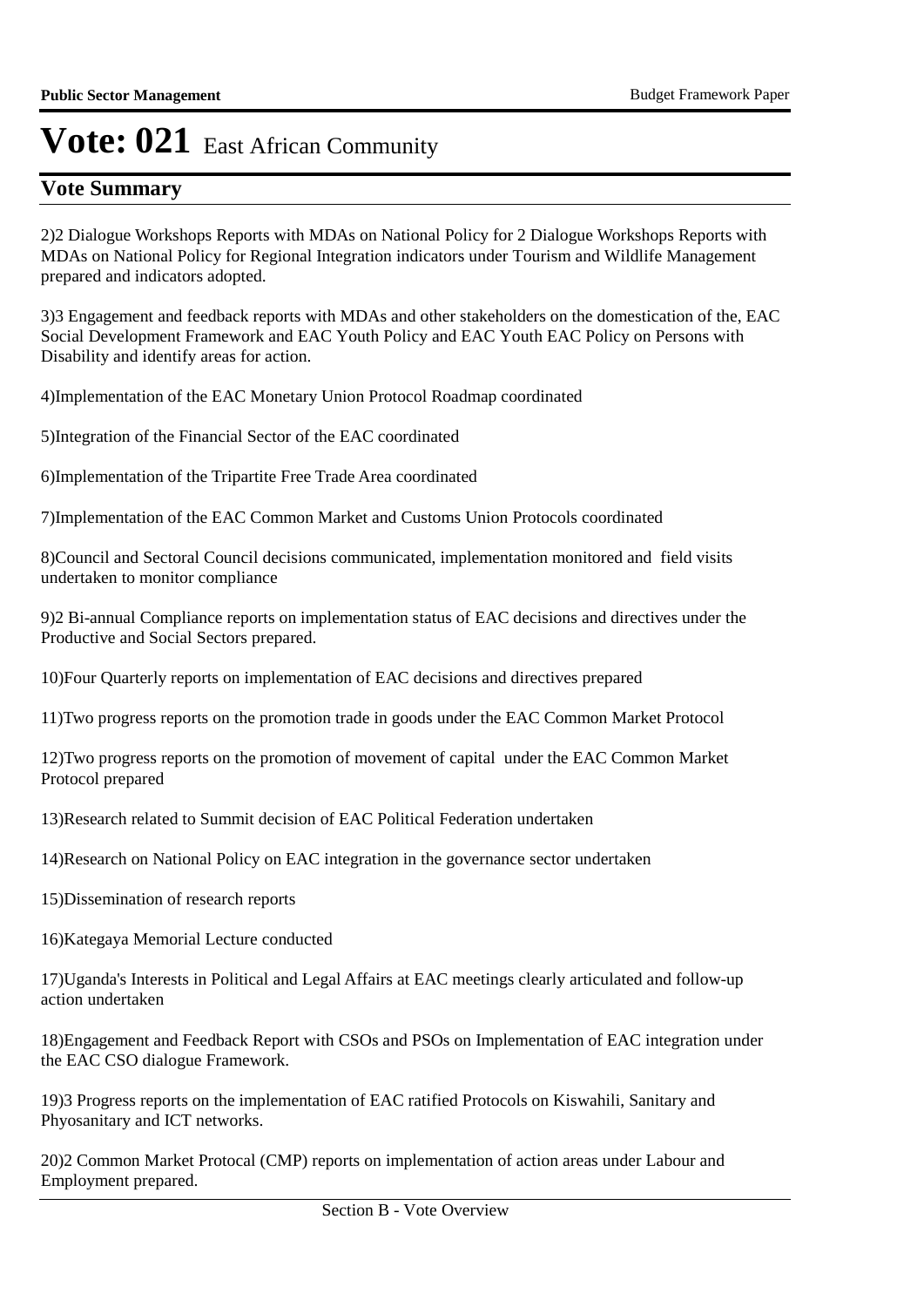## **Vote Summary**

21)2 Sectoral Council meetings on Agriculture.

22)2 Sectoral Council meetings onEnvironment.

23)2 Sectoral Council meetings on Tourism.

24)2 Sectoral Council meetings on Health.

25)2 Sectoral Council meetings on LVBC.

26)2 Sectoral Council meetings on Gender.

27)2 Sectoral Council meetings on TCM.

28)2 Sectoral Council meetings on Energy.

29) A Study on the Status on Child rights to inform the development of the Child right Policy.

30) A Study to identify key issues to support harmonization of the Education Curricula

31) A Study to assess implementation of the EAC Vehicle Load Control Act.

32) MEACA Complaints Mechanism Established

33) Coordinate the Implementation of strategies under Economic Affairs of the National Policy on EAC Integration

34) Joint assessment of the Implementation of the SCT undertaken

35) A Research Study on the Implications of the DTA on the Economy undertaken

36)4 Country position papers for SCTIFI, SCFEA, Council and Summit under E A produced

37) Opportunities of the AGOA, EPA and Tripartite FTA analyzed and disseminated

(B) EAST AFRICAN COMMUNITY SECRETARIAT SERVICES: UGX 18,299,083,240 Annual Contributions to the: (i) EAC Secretariat, (ii) Inter University Council of East Africa (IUCEA) and (iii) Lake Victoria Fisheries Organization (LVFO) remitted

(C)POLICY PLANNING AND SUPPORT SERVICES; 1) Annual Planning Coordinated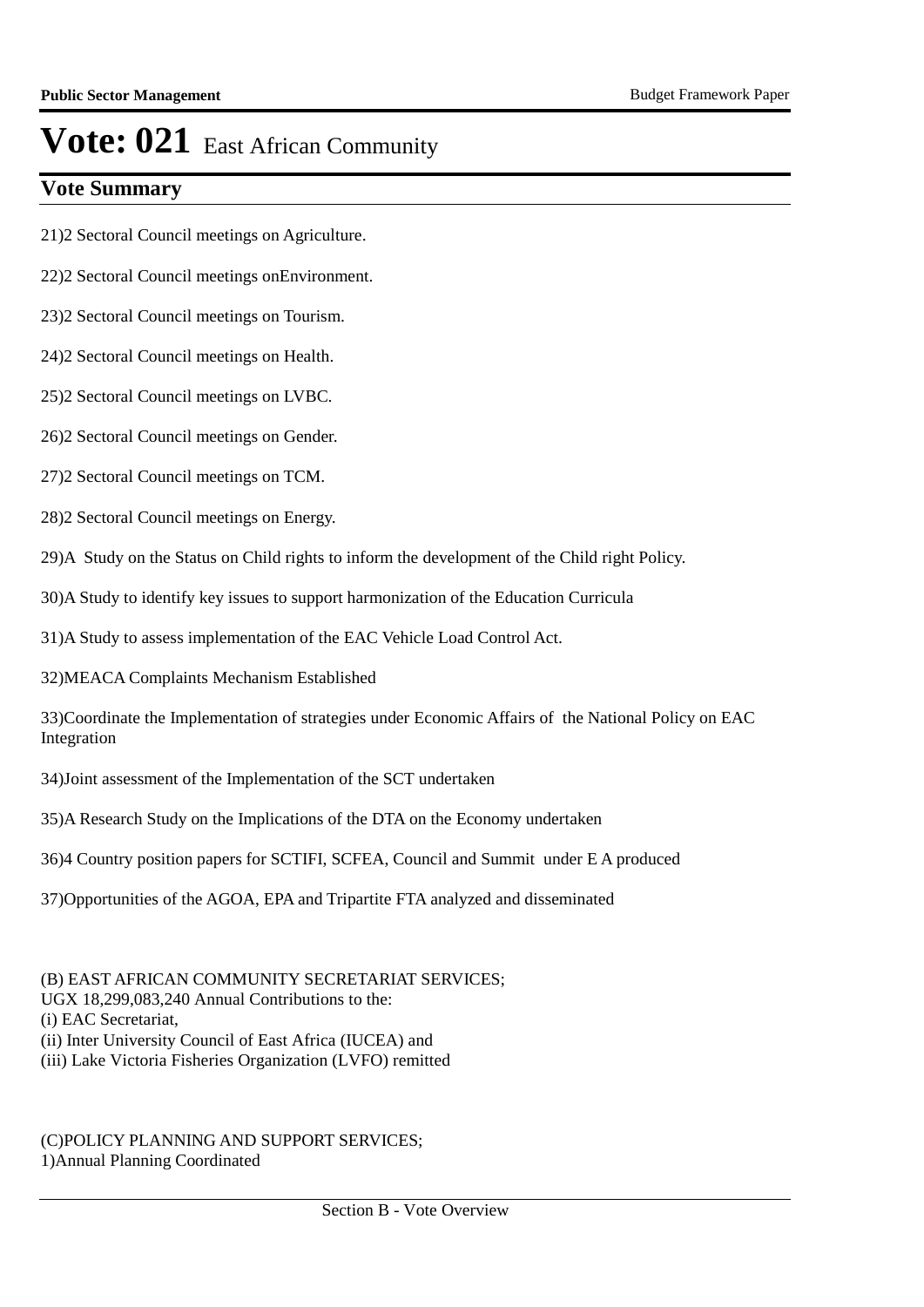## **Vote Summary**

2) Quarterly Budget and performance reports prepared 3) Online (PBB system) Output Budgeting Tool implemented 4) Operations of the VC/TP facility supported 5) Implementation of EAC directives monitored 6) East African Monitoring System implemented 7) Common Market - National Implementation Committee (NIC) meetings held 8) Common Market - National Coordination Committee (NCC) meetings held 9) Dialogue meetings to ensure that sectors mainstream the EAC integration agenda held 10) Regional Policy sensitization meetings with local governments, PSOs, CSOs held 11) Strategic meetings with MDAs held 12) Policy briefs on EAC prepared and disseminated 13) EAC regional policy meetings attended 14) International Policy meetings attended 15) Mainstreaming of EAC agenda into sector plans and budgets monitored 16) Annual review meeting held 17) General staff support provided 18) Staff Group Trainings undertaken 19) IPPS Maintained 20) Pension Managed 21) General Staff Meeting & End of Year Staff Party 22) Recruitment of Contract Staff undertaken 23) Team Building Activities undertaken 24) Pension management recurrent costs 25) Capacity development for HRM staff 26) Staff ID procurement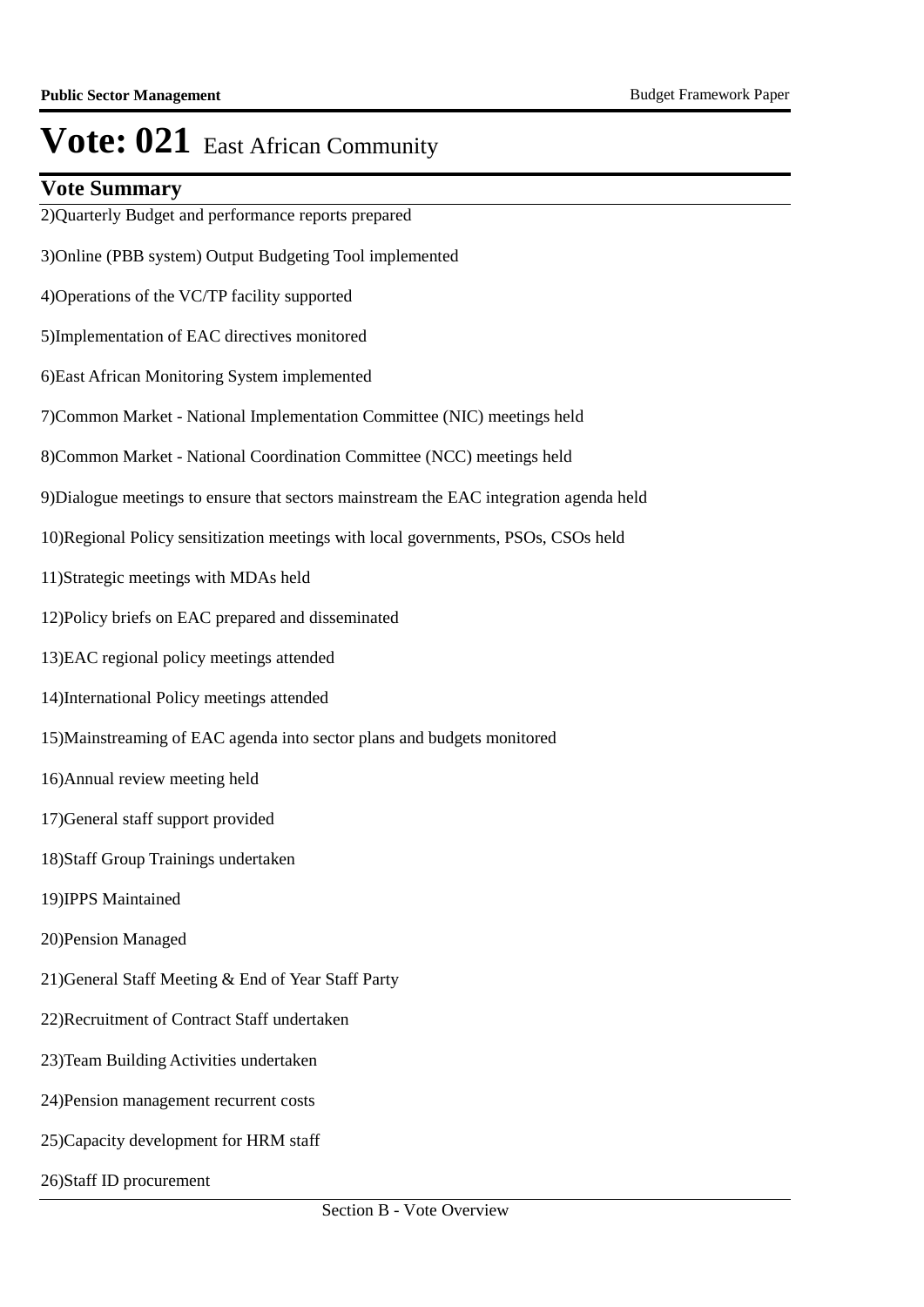- 27) HIV/AIDS Work place policy implemented
- 28) Staff inducted
- 29) Internship Management
- 30) Adhoc welfare needs
- 31) Medical expenses
- 32) Staff Subsistence
- 33) Procedures processed and managed in the unit.
- 34) Information dispatched to all stakeholders.
- 35) Records created for all officers transferred from other ministries and those recruited by MEACA
- 36) Capacity of Records staff built.
- 37) EAC materials distributed to the Public Universities and Tertiary Institutions.
- 38) Dictionaries Procured
- 39) Constitutions Procured
- 40) Reports Spiral Bound
- 41) Stores Equipment Procured
- 42) Stores Records Stationary procured.
- 43) Stores Protective materials/Items Procured.
- 44) Stores Books Printed.
- 45) Accounts Staff Professionally Up-to –date
- 46) Annual Board of Survey Report
- 47) Annual, Nine months & Half year Accounts prepared
- 48) Accounts Office fully equipped & well organised for efficient delivery
- 49) Accounts Archives well managed
- 50) Ministry Budget contributed to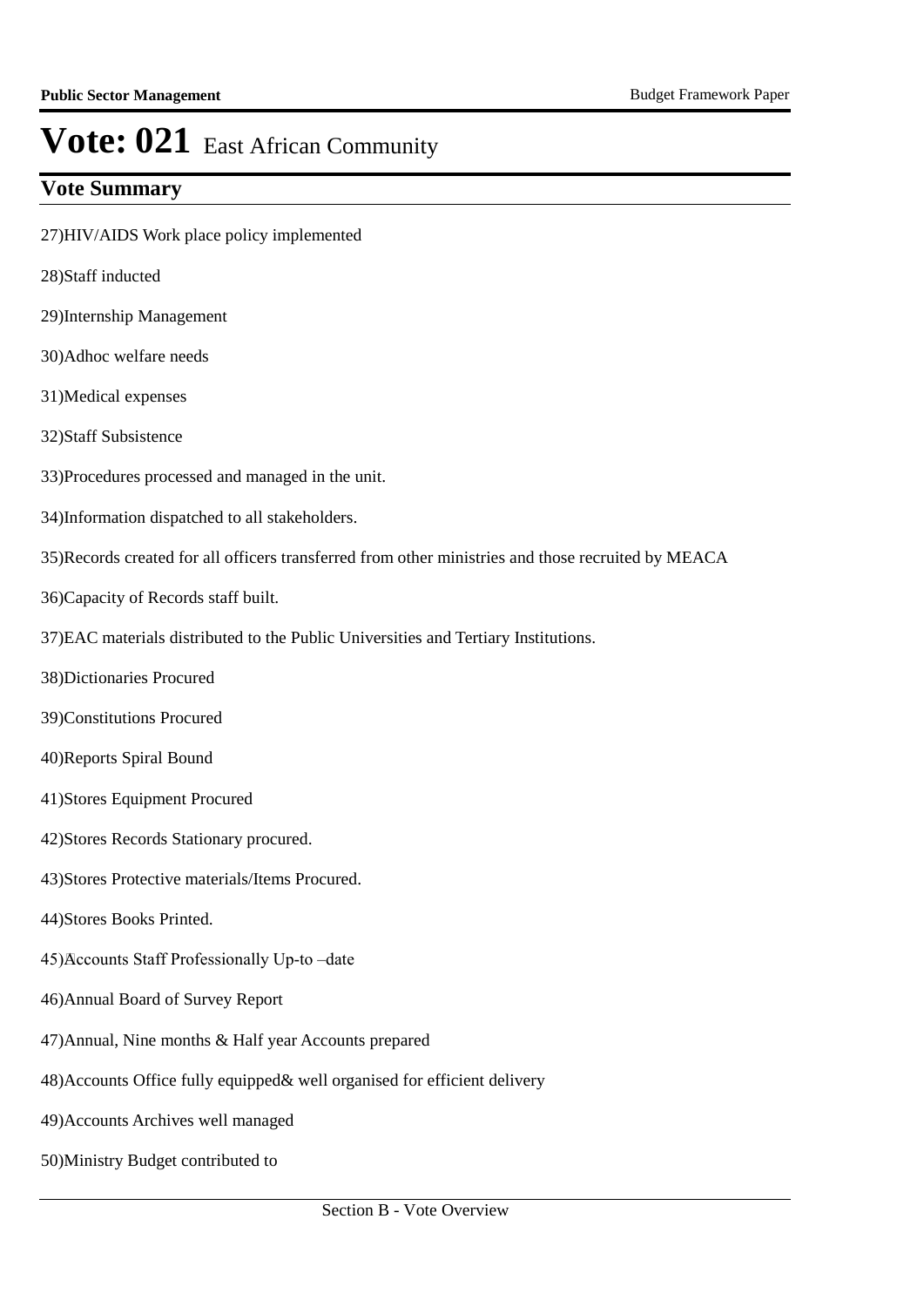## **Vote Summary**

51) All payments/ Advances fully accounted

- 52) Clean Audit Report
- 53)IFMS System well utilised and maintained
- 54) Procurement Cycle completed
- 55) Staff Productivity in procurement upgraded
- 56) Vendor Rating
- 57) Performance of 16 framework contracts Monitored
- 58) Disposal planning of Assts and stock taking
- 59) FY 2016/17 Annual Procurement Plan prepared and submitted to PPDA
- 60) Monthly Department Meetings held
- 61) Quarterly meetings of Senior Management held
- 62) Meetings of Top Management held
- 63) Finance Committee Meetings held
- 64) Quarterly Budget Performance Review Meeting held
- 65) Staff Corporate wear procured
- 66) The following public awareness interventions undertaken:
- a)EAC Week
- b) National Days & International Days
- c)EAC Clubs
- d)Local Governments
- e)IEC Materials
- f)Online media
- g)Resource Centre
- h)UMOJA
- i) CMP Expert Subcommittee on communication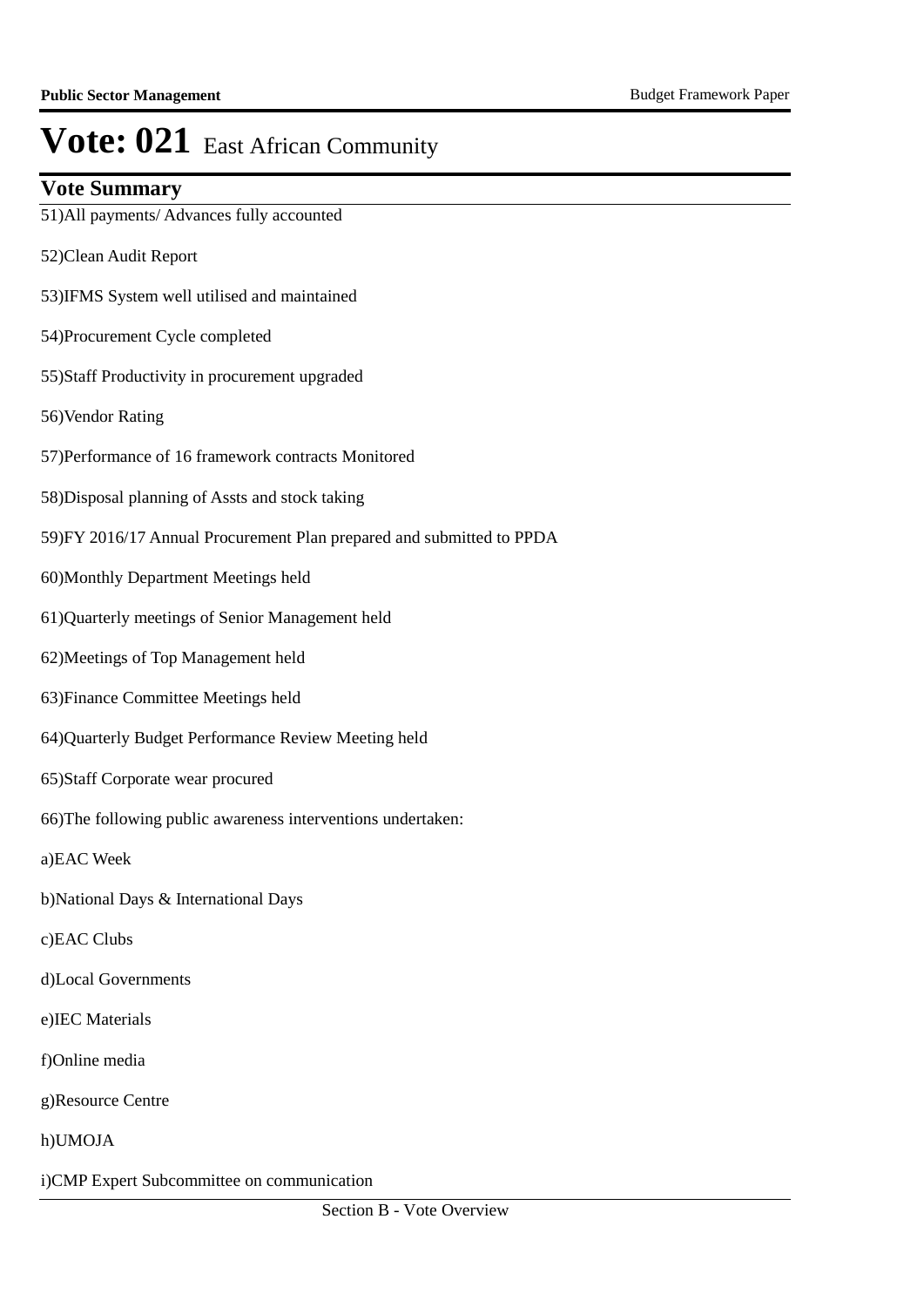## **Vote Summary**

67) 12 EAC Regional meetings attended

68)4 Quarterly Internal Audit reports produced

69) Statistics management under the M&E database undertaken

70) The following equipment, furniture  $&$  fixtures procured; a) Four Motor Vehicles procured (4 station wagons) b)2 Office work Fridge (including one for the VC room) c) 5 Scanner (including one for the VC room) d)8 Laptops Procured (including one for the VC room) e) 8 Desktop Computers sets f)5 Water dispensers (including one for the VC room) g)3 Projectors h)8 UPS i)4 paper shredders j)4 Permanent Shelves procured k) Noise free Wollen carpet for VC Room l)2 Pole stands for Flags for the VC room m)3 medium sized tables for the VC room n) Glass panes for the windows in the VC room o) Office Chairs

### **Table V2.2: Past and Medium Term Key Vote Output Indicators\***

|                                                                                                  |                           | 2015/16                 |                                      |          | <b>MTEF Projections</b> |                |         |
|--------------------------------------------------------------------------------------------------|---------------------------|-------------------------|--------------------------------------|----------|-------------------------|----------------|---------|
| Vote Function Key Output<br><b>Indicators and Costs:</b>                                         | 2014/15<br><b>Outturn</b> | <b>Approved</b><br>Plan | <b>Outturn by</b><br><b>End Sept</b> |          | 2016/17                 | 2017/18        | 2018/19 |
| <b>Vote: 021 East African Community</b>                                                          |                           |                         |                                      |          |                         |                |         |
| Vote Function:1331 Coordination of the East African Community Affairs                            |                           |                         |                                      |          |                         |                |         |
| Number of Cabinet Memos drafted<br>and submitted to Cabinet                                      |                           | 3                       |                                      | 1        |                         |                |         |
| Number of Country Position papers<br>and back to office reports for the<br>EAC regional meetings |                           | 14                      |                                      | 5        |                         |                |         |
| Number of EAC regional policy<br>frameworks domesticated                                         |                           |                         |                                      |          | 6                       |                |         |
| Number of Cabinet information<br>papers on implementation of EAC<br>decisions and directives     |                           | 4                       |                                      |          |                         |                |         |
| Number of Cabinet information<br>papers on implementation of EAC<br>Intergration in Uganda       |                           |                         |                                      |          | $\overline{2}$          | 8              | 8       |
| Number of Ministerial Statements on<br>EAC I ntergration made in<br>Parliament                   |                           |                         |                                      |          | $\overline{2}$          | $\overline{4}$ | 4       |
| Number of Ministerial Statements to<br>Parliament                                                |                           | 3                       |                                      | $\Omega$ |                         |                |         |
| Quartely reports on progress of<br>implementation of EAC decisions<br>and directives             |                           | 4                       |                                      |          |                         |                |         |
| % of action areas in ratified EAC                                                                |                           |                         |                                      |          | 6%                      |                |         |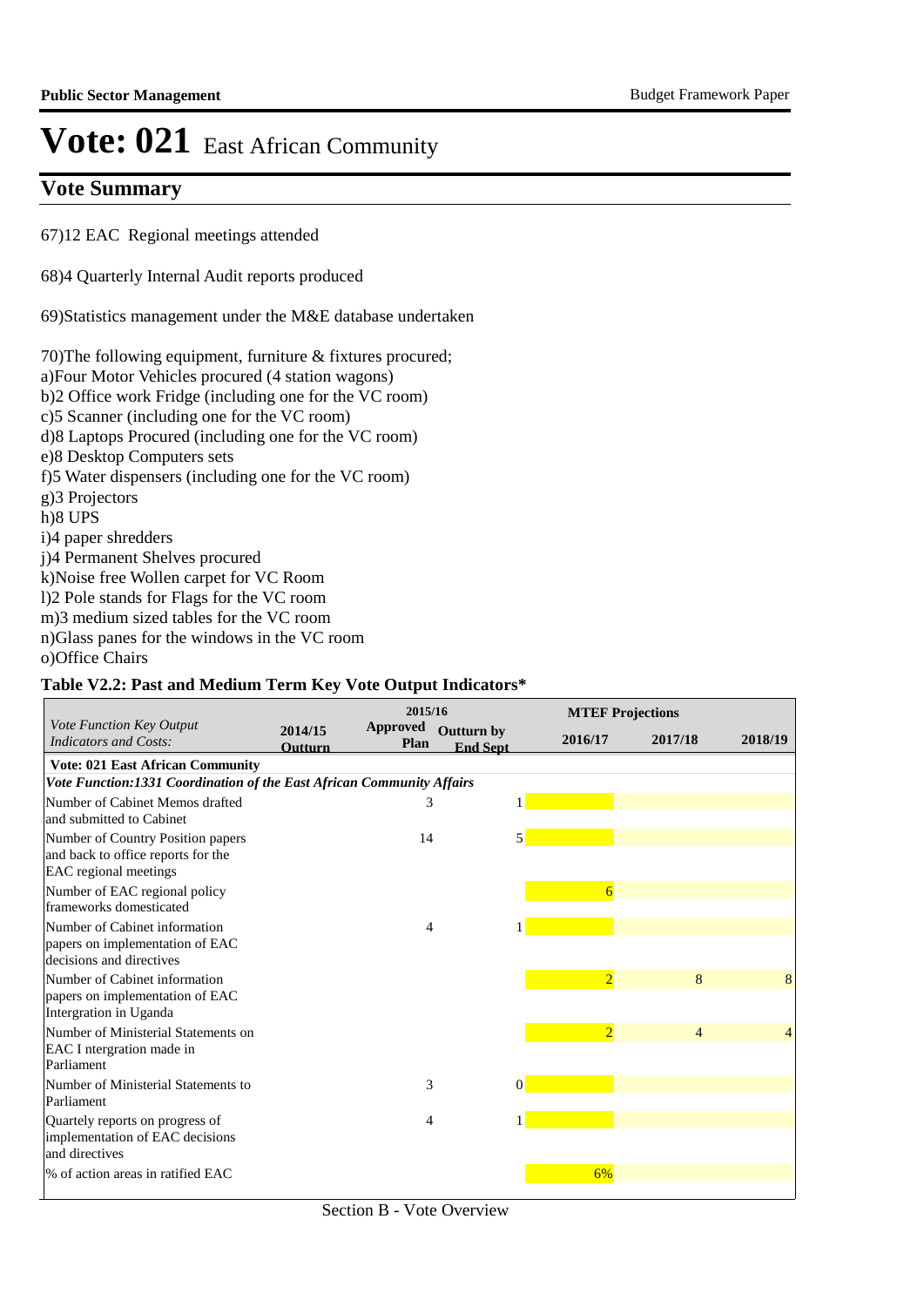|                                                                                                                                                                           | 2015/16                   |                         |                                      | <b>MTEF Projections</b> |         |         |
|---------------------------------------------------------------------------------------------------------------------------------------------------------------------------|---------------------------|-------------------------|--------------------------------------|-------------------------|---------|---------|
| Vote Function Key Output<br><b>Indicators and Costs:</b>                                                                                                                  | 2014/15<br><b>Outturn</b> | <b>Approved</b><br>Plan | <b>Outturn by</b><br><b>End Sept</b> | 2016/17                 | 2017/18 | 2018/19 |
| Protocols coordinated and reported<br>on by MDAs (Protocol on Foreign<br>Policy Coordination)                                                                             |                           |                         |                                      |                         |         |         |
| % of action areas in ratified EAC<br>Protocols coordinated and reported<br>on by MDAs (Protocol on ICT<br>Frameworks)                                                     |                           |                         |                                      | 6%                      |         |         |
| % of action areas in ratified EAC<br>Protocols coordinated and reported<br>on by MDAs (Protocol on Peace<br>and Security)                                                 |                           |                         |                                      | 6%                      |         |         |
| % of action areas in ratified EAC<br>Protocols coordinated and reported<br>on by MDAs (Kishwali Protocol)                                                                 |                           |                         |                                      | 6%                      |         |         |
| % of action areas in ratified EAC<br>Protocols coordinated and reported<br>on by MDAs (Sanitary and Phyto-<br>Sanitary Protocol)                                          |                           |                         |                                      | 6%                      |         |         |
| % of action areas in the EAC<br>Common Market Protocol (CMP)<br>coordinated and reported by MDAs                                                                          |                           |                         |                                      | 50%                     |         |         |
| % of action areas in the East African<br>Monetary Union (EAMU)<br>coordinated and reported by MDAs                                                                        |                           |                         |                                      | 10%                     |         |         |
| % of MDAs reporting on the<br>implementation status of EAC<br>programmes, directives and decisions                                                                        |                           |                         |                                      | 80%                     |         |         |
| % of MDAs and LGs mainstreaming<br>the National Policy on EAC<br>Intergration in Uganda                                                                                   |                           |                         |                                      | 20%                     |         |         |
| No. of LGs trained to mainstream<br>EAC Intergration in Local<br>Government development plans                                                                             |                           |                         |                                      | 5                       |         |         |
| No. of CSOs and PSO networks<br>reporting on<br>implementation/monitoring of EAC<br>activities                                                                            |                           |                         |                                      | <b>100</b>              |         |         |
| Number of research papers/studies<br>on EAC I ntergration produced                                                                                                        |                           |                         |                                      | $\overline{7}$<br>84%   |         |         |
| % of Ugandans aware of EAC I<br>ntergration<br>Number of media outlets that                                                                                               |                           |                         |                                      |                         |         |         |
| publish material developed and<br>events on EAC Intergration                                                                                                              |                           |                         |                                      | <b>20</b>               |         |         |
| Number of awareness campaigns<br>carried out                                                                                                                              |                           |                         |                                      | $\overline{7}$          |         |         |
| Number of hits on MEACA website<br>Number of Information Education<br>Communication(IECs) materials<br>developed and media space obtained<br>for mass media communication |                           | 20                      |                                      | 420,000<br>4            |         |         |
| Number of Local Governments<br>sensitized on benefits and                                                                                                                 |                           |                         |                                      | 35                      |         |         |

Section B - Vote Overview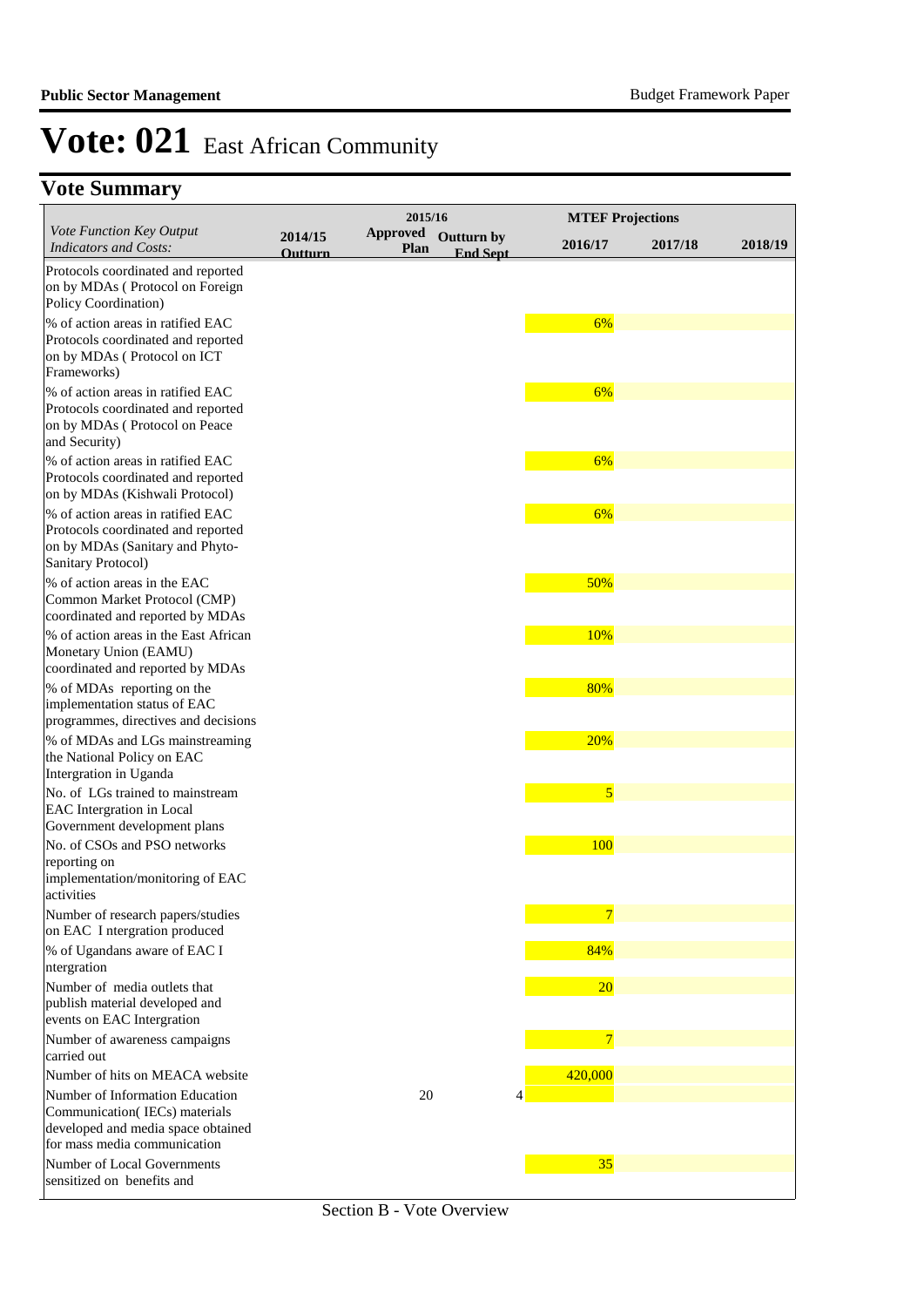## **Vote Summary**

|                                                                                                                                     | 2015/16            |                                |                                      | <b>MTEF Projections</b> |         |         |  |
|-------------------------------------------------------------------------------------------------------------------------------------|--------------------|--------------------------------|--------------------------------------|-------------------------|---------|---------|--|
| Vote Function Key Output<br>Indicators and Costs:                                                                                   | 2014/15<br>Outturn | <b>Approved</b><br><b>Plan</b> | <b>Outturn by</b><br><b>End Sept</b> | 2016/17                 | 2017/18 | 2018/19 |  |
| opportunities of EAC intergration                                                                                                   |                    |                                |                                      |                         |         |         |  |
| Number of Local Governments<br>sensitized on EAC intergration                                                                       |                    | 15                             | 4                                    |                         |         |         |  |
| Number of Students sensitized about<br><b>EAC</b> integration                                                                       |                    | 10,000                         | $\theta$                             |                         |         |         |  |
| Number of online likes/followers of<br>MEACA social media platforms                                                                 |                    |                                |                                      | 3000                    |         |         |  |
| <b>Vote Function Cost (UShs bn)</b>                                                                                                 | 1.178              | 1.171                          | 0.201                                | 1.250                   | 1.855   | 2.880   |  |
| Vote Function:1332 East African Community Secretariat Services                                                                      |                    |                                |                                      |                         |         |         |  |
| % of Uganda's contributions to EAC<br>Secretariat and other institutions<br>fully remitted by 31 December of<br>each Financial Year |                    |                                |                                      | 100%                    |         |         |  |
| Amount of Funds in US\$ Millions<br>remitted to the EAC Secretariat                                                                 |                    | 6.7544256                      | 1.3740808                            |                         |         |         |  |
| <b>Vote Function Cost (UShs bn)</b>                                                                                                 | 13.778             | 18.806                         | 4.721                                | 18.806                  | 20.253  | 24.000  |  |
| Vote Function:1349 Policy, Planning and Support Services                                                                            |                    |                                |                                      |                         |         |         |  |
| <b>Vote Function Cost (UShs bn)</b>                                                                                                 | 5.187              | 7.309                          | 0.525                                | 6.955                   | 9.923   | 10.782  |  |
| <b>Cost of Vote Services (UShs Bn)</b>                                                                                              | 20.142             | 27.286                         | 5.447                                | 27.011                  | 32.030  | 37.662  |  |

*Medium Term Plans*

1) The Ministry will continue to ensure that it coordinates the process of mainstreaming EAC activities and programmes into the Plans & budget of the different sectors.

2) Uganda being a Member of the EAC, annually contributes funds to the EAC Secretariat as one of the avenues of funding the EAC Budget. EAC regulations require that full annual remittance is completed by the end of the Second Quarter of each Financial Year. The Ministry will continue to coordinate this activity over the medium term.

3) The Ministry will also ensure implementation of the National Policy on EAC Integration.

4) Scaling-up sensitization and awareness creation among the general public to increase visibility of EAC.

5) To provide strategic leadership in the process of coordinating the implementation of the; EAC Common Market Protocol; the implementation of the Food Security and Climate Change Master Plan; implementation of cross-border regional infrastructure programmes; the operationalization of the EAC Industrialization Policy and Strategy; the conclusion of the negotiations for the establishment of the COMESA-EAC-SADC tripartite free trade area; and undertaking capacity building for MDA's and other stakeholders.

 $6$  In order to bridge the funding gap for Ministry's activities, the Ministry will re-focus efforts toward developing resource mobilization strategies that could help pursue other sources of funding over and above the GoU funding basket so as to ensure that EAC programmes are not derailed.

7) Over the Medium Term, the Ministry will continue to coordinate the progressive implementation of the commitments enshrined in the EAC Monetary Union Protocol .

8) In the Medium Term, MEACA will coordinate the national efforts towards the ultimate EAC Political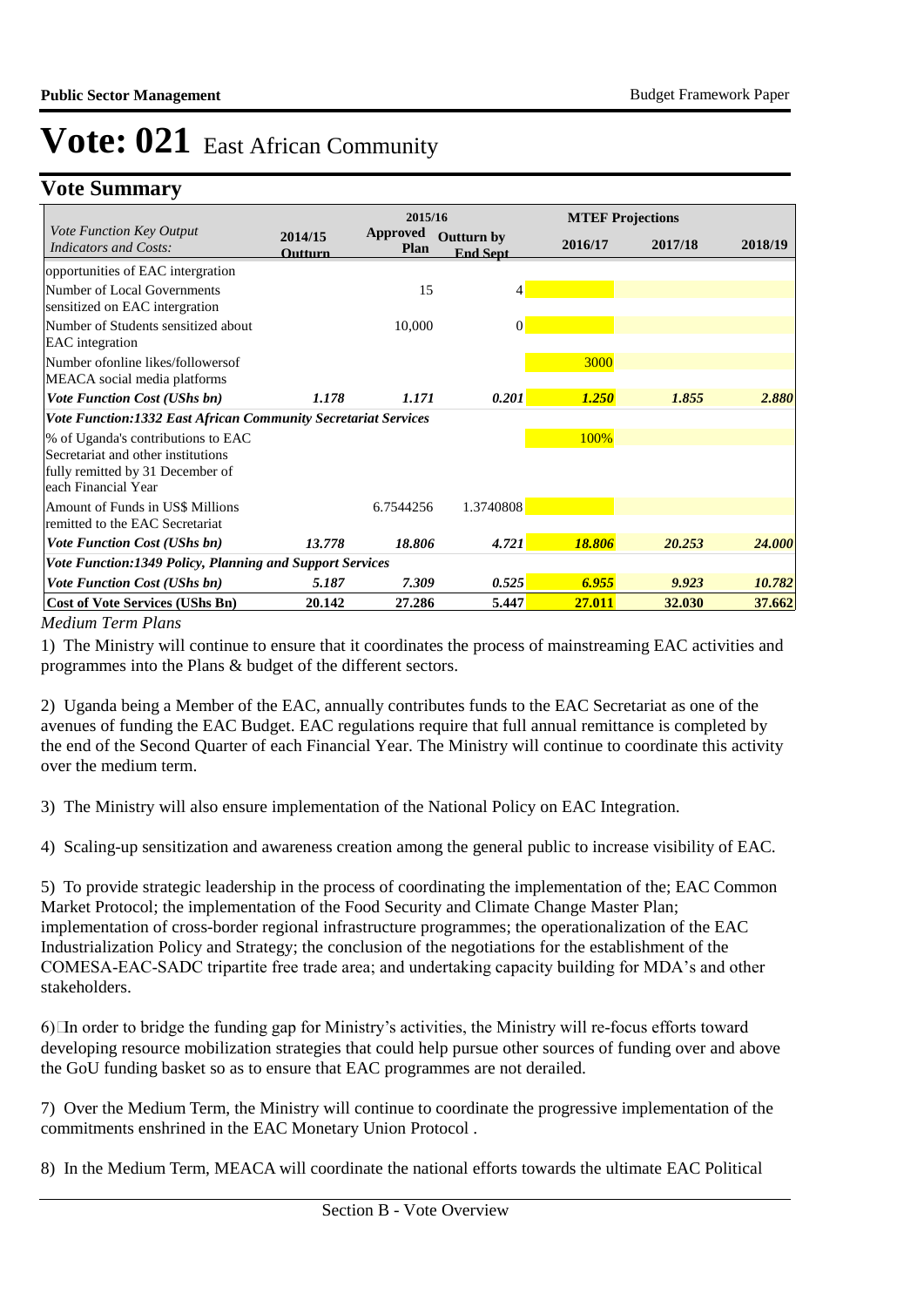## **Vote Summary**

Federation

### **(ii) Efficiency of Vote Budget Allocations**

N/A

| Table V2.3: Allocations to Key Sector and Service Delivery Outputs over the Medium Term |  |
|-----------------------------------------------------------------------------------------|--|
|-----------------------------------------------------------------------------------------|--|

|                                 | $(i)$ Allocation (Shs Bn) |      |                                 |      | $(ii)$ % Vote Budget |          |                                 |       |
|---------------------------------|---------------------------|------|---------------------------------|------|----------------------|----------|---------------------------------|-------|
| <b>Billion Uganda Shillings</b> |                           |      | 2015/16 2016/17 2017/18 2018/19 |      |                      |          | 2015/16 2016/17 2017/18 2018/19 |       |
| <b>Key Sector</b>               | 19.9                      | 20.0 | 22.0                            | 26.7 | $73.0\%$             | $74.1\%$ | 68.7%                           | 71.0% |
| Service Delivery                | 0.5                       | 0.3  | 0.7                             |      | 8%                   | $1.0\%$  | $2.0\%$                         | 3.3%  |

### N/A

### **Table V2.4: Key Unit Costs of Services Provided and Services Funded (Shs '000)**

### **(iii) Vote Investment Plans**

Over the medium term, the following are the budget allocations to Capital purchases (exclusive of taxes);

Financial Year 2016/17 UGX 538.00 million

Financial Year 2017/18 UGX 645.60 million

Financial Year 2018/19 UGX 742.44 million

### **Table V2.5: Allocations to Capital Investment over the Medium Term**

|                                           | $(i)$ Allocation (Shs Bn) |                                 |             |      | $(ii)$ % Vote Budget |                 |           |           |
|-------------------------------------------|---------------------------|---------------------------------|-------------|------|----------------------|-----------------|-----------|-----------|
| <b>Billion Uganda Shillings</b>           |                           | 2015/16 2016/17 2017/18 2018/19 |             |      |                      | 2015/16 2016/17 | 2017/18   | 2018/19   |
| Consumption Expendture (Outputs Provided) | 8.0                       | 7.8                             | 10.9        | 12.8 | 29.4%                | $28.7\%$        | $34.1\%$  | 34.0%     |
| Grants and Subsidies (Outputs Funded)     | 18.8                      | 18.8                            | 20.2        | 23.9 | 68.7%                | 69.4%           | 62.9%     | 63.3%     |
| Investment (Capital Purchases)            | 0.5                       | 0.5                             | 1.0         | 1.0  | 1.9%                 | 1.9%            | $3.0\%$   | 2.7%      |
| <b>Grand Total</b>                        | 27.3                      | 27.0                            | <b>32.0</b> | 37.7 | $100.0\%$            | $100.0\%$       | $100.0\%$ | $100.0\%$ |

The major Capital development purchases for the Vote for the FY 2016/17 are four (4) Motor Vehicles (Station wagons), amounting to UGX 350 million.

### **Table V2.6: Major Capital Investments**

### **(iv) Vote Actions to improve Priority Sector Outomes**

Below are the Vote performance issues and the corresponding planned actions;

1) Finalize the National Communications Strategy on EAC Integration as directed by Cabinet

2) Continued Operationalization of the M&E System for tracking implementation of EAC directives  $\&$ decisions within Uganda.

3) Allocate Non-wage funds within the budget to recruit Contract Staff

4) Continuously engage MoPS and PSC on the recruitment of staff for the vacant position that were submitted to MoPS and PSC

**Table V2.7: Priority Vote Actions to Improve Sector Performance** 

| 2015/16 Planned Actions: | 2015/16 Actions by Sept:                                                                                             | 2016/17 Planned Actions: | <b>MT Strategy:</b> |
|--------------------------|----------------------------------------------------------------------------------------------------------------------|--------------------------|---------------------|
|                          | Sector Outcome 1: Harmonized government policy formulation and implementation at central and local government level. |                          |                     |
|                          | Vote Function: 13.31 Coordination of the East African Community Affairs                                              |                          |                     |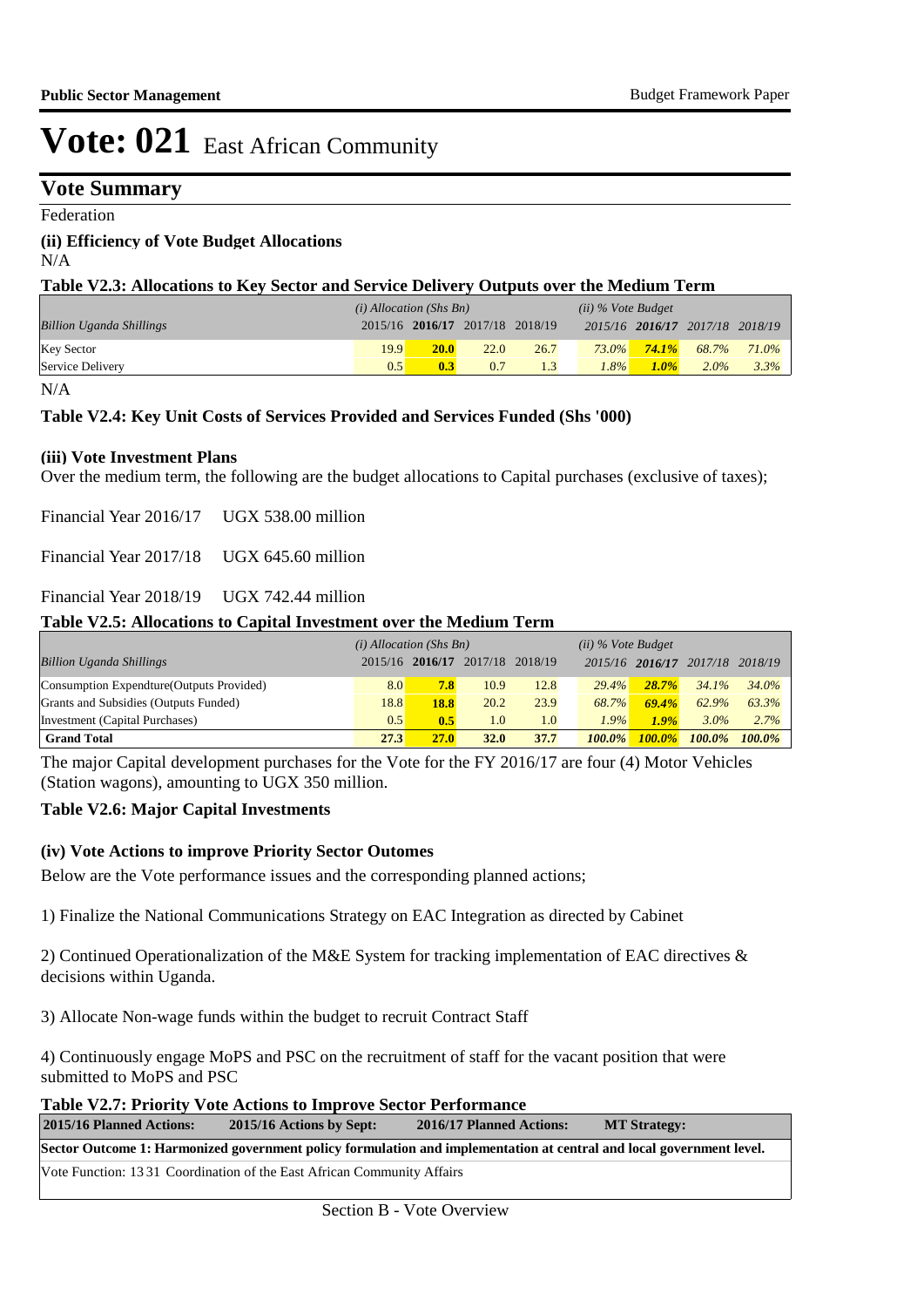| 2015/16 Planned Actions:                                                                                                               | 2015/16 Actions by Sept:                                                                                                                                                         | 2016/17 Planned Actions:<br><b>MT Strategy:</b>                                                                                                                                            |                                                                                                                                                                                                                                                                                                |
|----------------------------------------------------------------------------------------------------------------------------------------|----------------------------------------------------------------------------------------------------------------------------------------------------------------------------------|--------------------------------------------------------------------------------------------------------------------------------------------------------------------------------------------|------------------------------------------------------------------------------------------------------------------------------------------------------------------------------------------------------------------------------------------------------------------------------------------------|
| VF Performance Issue:                                                                                                                  |                                                                                                                                                                                  |                                                                                                                                                                                            |                                                                                                                                                                                                                                                                                                |
|                                                                                                                                        |                                                                                                                                                                                  |                                                                                                                                                                                            |                                                                                                                                                                                                                                                                                                |
| VF Performance Issue:                                                                                                                  | Limited awareness among various stakeholders on the progress, benefits & challenges of the EAC<br>Regional Integration.                                                          |                                                                                                                                                                                            |                                                                                                                                                                                                                                                                                                |
| Finalize the National<br>Communications Strategy on<br>EAC Integration as directed<br>by Cabinet                                       | Validation of the National<br>communications strategy<br>unertaken                                                                                                               | <b>Mobilize additional resources</b><br>from MFPED to facilitate the<br>implementation of the various<br>public awareness interventions.                                                   | Coordinate the<br>implementation of the<br><b>National communication</b><br>strategy.                                                                                                                                                                                                          |
|                                                                                                                                        | Vote Function: 13 32 East African Community Secretariat Services                                                                                                                 |                                                                                                                                                                                            |                                                                                                                                                                                                                                                                                                |
| VF Performance Issue:                                                                                                                  | Fluctuations in exchange rate should be taken into account when releasing the contribution in Uganda<br>Shillings.                                                               |                                                                                                                                                                                            |                                                                                                                                                                                                                                                                                                |
| Exchange rate should be<br>taken into consideration when<br>releasing funds for this item.                                             | The prevailing market<br>exchange rate was considered                                                                                                                            | <b>Engage MFPED on the release</b><br>of funds for EAC<br>Contributions, in relation to<br>the prevailing exchange rate.                                                                   | Exchange rate should be taken<br>into consideration when<br>releasing funds for this item.                                                                                                                                                                                                     |
| VF Performance Issue:                                                                                                                  | The total amount of Uganda's contribution to be remitted by December of each year as per Council<br>directive.                                                                   |                                                                                                                                                                                            |                                                                                                                                                                                                                                                                                                |
| Ensure timely release of<br>adequate funds to the<br>Ministry, for remittance to the<br>EAC Secretariat, IUCEA and<br>LVFO.            | Funds were timely released<br>although they were below the<br>expected levels                                                                                                    | Remit all the funds to the EAC<br>Secretariat, Organs &<br>Institutions by end of Q2 of<br>FY 2016/17                                                                                      | <b>Adhere to Council Directive</b><br>about timelimes for remittance<br>of Partner State's Contribution<br>to the EAC Secretariat. Also,<br>adherence to the decision of<br>the EAC Sectoral Council on<br>F&A about increasing Partner<br>States' remittances to the<br>Secretariat annually. |
|                                                                                                                                        | Vote Function: 13 49 Policy, Planning and Support Services                                                                                                                       |                                                                                                                                                                                            |                                                                                                                                                                                                                                                                                                |
| VF Performance Issue:                                                                                                                  | Inadequate staffing and limited capacity among staff on regional integration issues                                                                                              |                                                                                                                                                                                            |                                                                                                                                                                                                                                                                                                |
| - Allocate Non-wage funds<br>within the budget to recruit<br><b>Contract Staff</b>                                                     | (i)Contract staff salaries and<br>wages were allocated within<br>the budget                                                                                                      | <b>Recruit Staff on Contract terms</b> Finalize the restructuring                                                                                                                          | exercise with MoPS                                                                                                                                                                                                                                                                             |
| - Continuously engage MoPS<br>and PSC on the recruitment<br>of staff for the vacant position<br>that were submitted to MoPS<br>and PSC | (ii)MoPS has been contacted<br>on the recruitment of staff to<br>fill vacant positions                                                                                           |                                                                                                                                                                                            |                                                                                                                                                                                                                                                                                                |
| VF Performance Issue:                                                                                                                  | Low ceiling for the Ministry's recurrent and development budget                                                                                                                  |                                                                                                                                                                                            |                                                                                                                                                                                                                                                                                                |
| Write Project proposals and<br>seek donor funding through<br><b>MFPED</b>                                                              | Project proposals have been<br>writted and presented before<br>the development committee at<br><b>MFPED</b>                                                                      | <b>Make submissions to MFPED</b><br>requesting for additional<br>resources in the key<br>underfunded priorities.                                                                           | Mobilse more funding from<br>Development Partners,<br>through MFPED                                                                                                                                                                                                                            |
|                                                                                                                                        | Sector Outcome 3: Coordinated monitoring and evaluation of policies and programmes at central and local government level                                                         |                                                                                                                                                                                            |                                                                                                                                                                                                                                                                                                |
|                                                                                                                                        | Vote Function: 1331 Coordination of the East African Community Affairs                                                                                                           |                                                                                                                                                                                            |                                                                                                                                                                                                                                                                                                |
| VF Performance Issue:                                                                                                                  | Inadequate coordinaton, monitoring and evaluation mecahnism on implementation of EAC regional<br>intergration decisions, & directives in Uganda                                  |                                                                                                                                                                                            |                                                                                                                                                                                                                                                                                                |
| Operationalize the M&E<br>System for tracking<br>implementation of EAC<br>directives & decisions within<br>Uganda.                     | M&E system is being utilized<br>to collect performance data on<br>implementation of EAC<br>decisions, directives, and<br>programmes. The system is<br>also beingn used to report | Keep operational the<br><b>Monitoring &amp; Evaluation</b><br><b>System for tracking progress</b><br>of implementation of EAC<br>decisions & directives. Train<br>other users across MDAs. | Enhance the Monitoring $&$<br><b>Evaluation Systemto take on</b><br>other features, such as<br>monitoring implementation of<br><b>EAC Protocols.</b>                                                                                                                                           |
|                                                                                                                                        | such performance information<br>to the EAC Sceretariat.                                                                                                                          |                                                                                                                                                                                            |                                                                                                                                                                                                                                                                                                |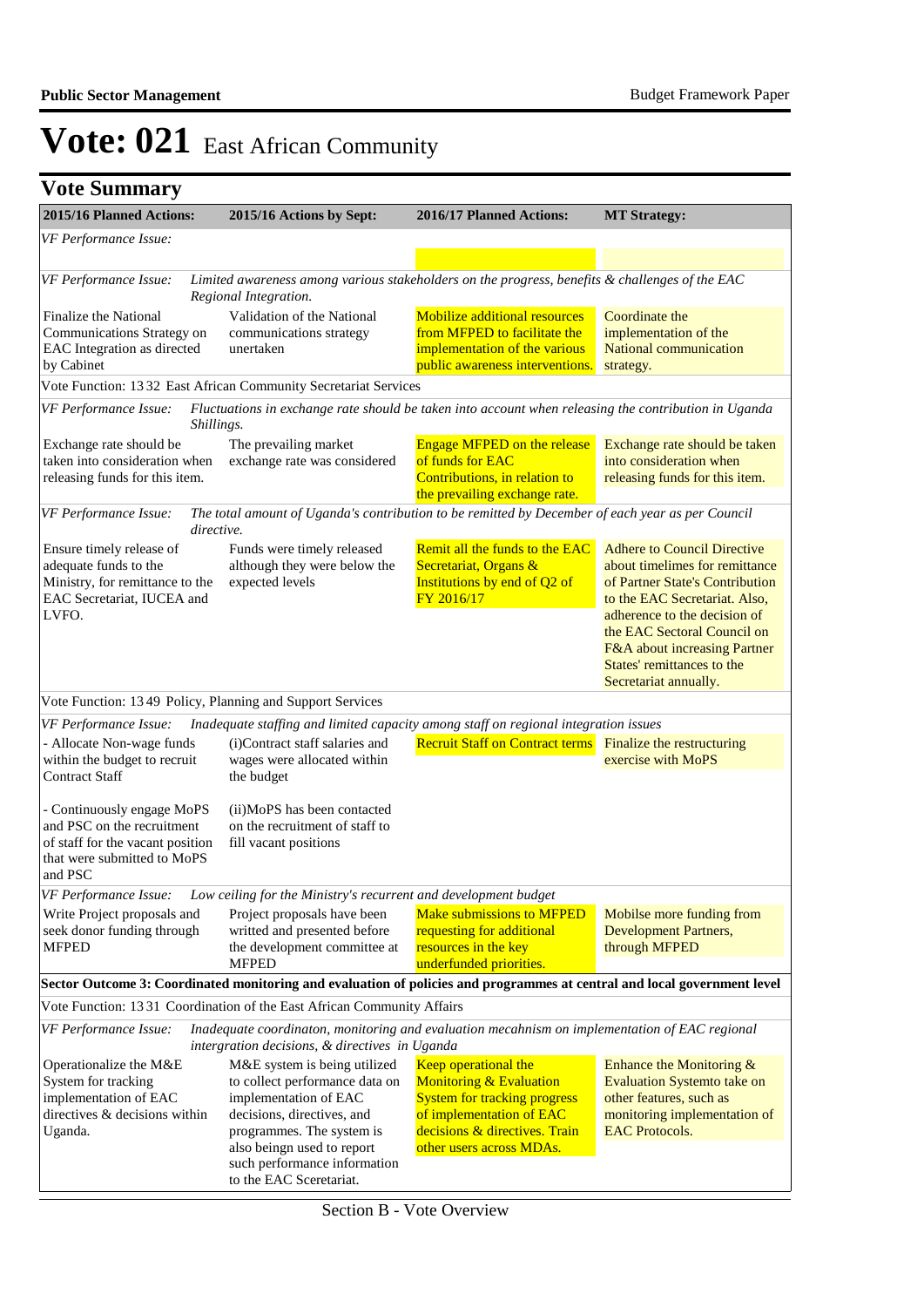### **Vote Summary**

## *V3 Proposed Budget Allocations for 2016/17 and the Medium Term*

*This section sets out the proposed vote budget allocations for 2016/17 and the medium term, including major areas of expenditures and any notable changes in allocations.* 

### **Table V3.1: Past Outturns and Medium Term Projections by Vote Function\***

|                                                         |                           | 2015/16                |                                    | <b>MTEF Budget Projections</b> |         |         |
|---------------------------------------------------------|---------------------------|------------------------|------------------------------------|--------------------------------|---------|---------|
|                                                         | 2014/15<br><b>Outturn</b> | Appr.<br><b>Budget</b> | <b>Spent by</b><br><b>End Sept</b> | 2016/17                        | 2017/18 | 2018/19 |
| <b>Vote: 021 East African Community</b>                 |                           |                        |                                    |                                |         |         |
| 1331 Coordination of the East African Community Affairs | 1.178                     | 1.171                  | 0.201                              | 1.250                          | 1.855   | 2.880   |
| 1332 East African Community Secretariat Services        | 13.778                    | 18.806                 | 4.721                              | 18.806                         | 20.253  | 24,000  |
| 1349 Policy, Planning and Support Services              | 5.187                     | 7.309                  | 0.525                              | 6.955                          | 9.923   | 10.782  |
| <b>Total for Vote:</b>                                  | 20.142                    | 27.286                 | 5.447                              | 27.011                         | 32.030  | 37.662  |

### **(i) The Total Budget over the Medium Term**

The total budget of the Vote over the medium term is as shown here below;

Financial Year 2016/17 UGX 25.010 billion

Financial Year 2017/18 UGX 32.031 billion

Financial Year 2018/19 UGX 37.661 billion

The upwards trend in the expenditure over the medium term is mainly as a result of the increased demand to Uganda's annual contributions to the EAC Organs and Institutions. This funding need takes approximately 76% of the Vote annual budget .

### **(ii) The major expenditure allocations in the Vote for 2016/17**

Below are the major expenditure allocations made for the FY 2016/17;

1) Contributions to International Organizations (UGX 18.299 billion)

2) Travel Abroad (UGX 1.225 billion)

3) General Staff Salaries (UGX 0.841 billion)

4) Rent (UGX 0.563 million)

**(iii) The major planned changes in resource allocations within the Vote for 2016/17** FOR THE VOTE FUNCTION OUTPUT 1331 03 (Increment of UGX 0.286 billion) Increased allocation of funds to undertake Policy based research. The increased allocation is also to support the attendance of mandatory EAC regional meetings.

FOR THE VOTE FUNCTION OUTPUT 1331 04 (decrease by UGX 0.153 billion) Rationalization the public awareness and sensitization function. Resources for this function were moved from VF 1331 to VF 1349

FOR THE VOTE FUNCTION OUTPUT 1332 51 (Reduction of UGX 0.459 billion)

Section B - Vote Overview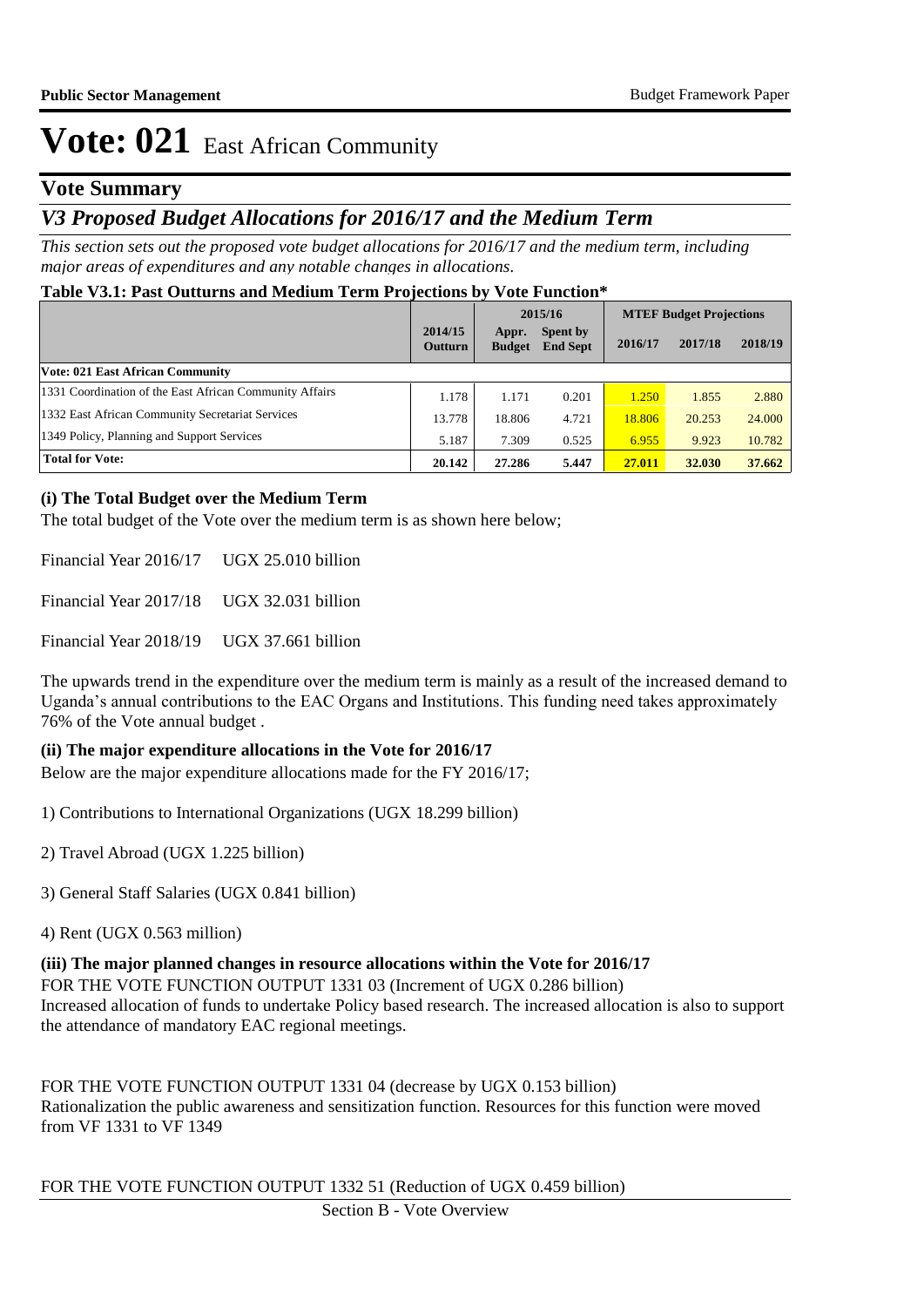## **Vote Summary**

Arrears for Uganda's contribution to the construction of IUCEA headquarters were allocated in FY 2015/16. This is a one-off expenditure which is expected to be paid off in FY 2015/16 once funds are released.

### FOR THE VOTE FUNCTION OUTPUT 1349 31 (decrease by UGX 0.129 billion) The decrease in allocation to this Vote Function Output is in line with the five (5) projected funds allocation towards the coordination of the Implementation of the National Policy on EAC Integration.

### FOR THE VOTE FUNCTION OUTPUT 1349 34 (increase by UGX 0.114 billion)

Regional Integration, and most importantly EAC Regional Integration is one of the key strategic areas of focus, the NDP highlights. In order for Uganda's to benefit from the opportunities EAC integration provides, they ought to be aware of the recent developments and how they can position themselves to embrace these opportunities. Therefore, the need to rationalize how the Ministry is to undertake the public awareness function in order to yield meaningful results.

| <b>Table V3.2: Key Changes in Vote Resource Allocation</b>                                                                                                                                                                                                    |                                                                                                                                                                                                                                                          |                                                                                                                                                                                                                                                                                                        |  |                                                                                                                                                                                                                                                                                                                                                                                                                                                                                                                               |  |  |  |  |  |
|---------------------------------------------------------------------------------------------------------------------------------------------------------------------------------------------------------------------------------------------------------------|----------------------------------------------------------------------------------------------------------------------------------------------------------------------------------------------------------------------------------------------------------|--------------------------------------------------------------------------------------------------------------------------------------------------------------------------------------------------------------------------------------------------------------------------------------------------------|--|-------------------------------------------------------------------------------------------------------------------------------------------------------------------------------------------------------------------------------------------------------------------------------------------------------------------------------------------------------------------------------------------------------------------------------------------------------------------------------------------------------------------------------|--|--|--|--|--|
| Changes in Budget Allocations and Outputs from 2015/16 Planned Levels:<br>2016/17                                                                                                                                                                             |                                                                                                                                                                                                                                                          | 2018/19<br>2017/18                                                                                                                                                                                                                                                                                     |  | Justification for proposed Changes in<br><b>Expenditure and Outputs</b>                                                                                                                                                                                                                                                                                                                                                                                                                                                       |  |  |  |  |  |
| Vote Function: 1303 Coordination of the East African Community Affairs                                                                                                                                                                                        |                                                                                                                                                                                                                                                          |                                                                                                                                                                                                                                                                                                        |  |                                                                                                                                                                                                                                                                                                                                                                                                                                                                                                                               |  |  |  |  |  |
| Output:<br>1331 03 Strategic leadership, Guidance and Support for EAC regional Integration strengthened                                                                                                                                                       |                                                                                                                                                                                                                                                          |                                                                                                                                                                                                                                                                                                        |  |                                                                                                                                                                                                                                                                                                                                                                                                                                                                                                                               |  |  |  |  |  |
| <b>UShs Bn:</b><br><b>Increased allocation of</b><br>funds to undertake Policy<br>based research. The<br>increased allocation is also<br>to support the attendance of<br>mandatory EAC regional<br>meetings.                                                  | $0.286$ UShs Bn:<br>Increased allocation of<br>funds to undertake Policy<br>based research. The<br>increased allocation is also<br>to support the attendance of<br>mandatory EAC regional<br>meetings.                                                   | 0.507 UShs Bn.<br>Increased allocation of<br>funds to undertake Policy<br>based research. The<br>increased allocation is also<br>to support the attendance of<br>mandatory EAC regional<br>meetings.                                                                                                   |  | 0.932 Regional Integration, and most<br>importantly EAC Regional Integration is<br>one of the key strategic areas of focus,<br>the NDP highlights. Therefore, in line<br>with the mandate of the Ministry of EAC<br>Affairs, providing strategic leadership to<br>all MDAs and Sectors on all matters<br>relating to EAC integration, is priority.                                                                                                                                                                            |  |  |  |  |  |
| Output:                                                                                                                                                                                                                                                       |                                                                                                                                                                                                                                                          | 1331 04 Public awareness and Public participation in EAC regional Integration enhanced                                                                                                                                                                                                                 |  |                                                                                                                                                                                                                                                                                                                                                                                                                                                                                                                               |  |  |  |  |  |
| <b>UShs Bn:</b><br>Rationalization the public<br>awareness and sensitization<br>function. Resources for this<br>function were moved from<br><b>VF 1331 to VF 1349</b><br>Vote Function: 1331 Policy, Planning and Support Services                            | $-0.153$ UShs Bn:<br>Rationalization the public<br>awareness and sensitization<br>function. Resources for this<br>function were moved from<br>VF 1331 to VF 1349                                                                                         | $-0.153$ UShs Bn:<br>Rationalization the public<br>awareness and sensitization<br>function. Resources for this<br>function were moved from<br>VF 1331 to VF 1349                                                                                                                                       |  | -0.153 Regional Integration, and most<br>importantly EAC Regional Integration is<br>one of the key strategic areas of focus,<br>the NDP highlights. In order for<br>Uganda's to benefit from the<br>opportunities EAC integration provides,<br>they ought to be aware of the recent<br>developments and how they can position<br>themselves to embrace these<br>opportunities. Therefore, the need to<br>rationalize how the Ministry is to<br>underake the public awareness function<br>inorder to yield meaningful results. |  |  |  |  |  |
| Output:                                                                                                                                                                                                                                                       | 1349 31 Policy, consultations, planning and monitoring provided                                                                                                                                                                                          |                                                                                                                                                                                                                                                                                                        |  |                                                                                                                                                                                                                                                                                                                                                                                                                                                                                                                               |  |  |  |  |  |
| <b>UShs Bn:</b><br>The decrease in allocation<br>to this Vote Function<br>Output is in line with the<br>five $(5)$ projected funds<br>allocation towards the<br>coordination of the<br>Implementation of the<br><b>National Policy on EAC</b><br>Integration. | $-0.129$ UShs Bn:<br>Over the near to medium<br>term, there is a planned<br>increase in the resources<br>required to coordinate the<br>different policy frameworks<br>and processes, especially<br>relating to the National<br>Policy on EAC integration | $0.843$ UShs Bn:<br>Over the near to medium<br>term, there is a planned<br>increase in the resources<br>required to coordinate the<br>different policy frameworks<br>and processes, especially<br>relating to the National<br>Policy on EAC integration<br>and EAC Common Market and EAC Common Market |  | 1.043 Regional Integration, and most<br>importantly EAC Regional Integration is<br>one of the key strategic areas of focus,<br>the NDP highlights.                                                                                                                                                                                                                                                                                                                                                                            |  |  |  |  |  |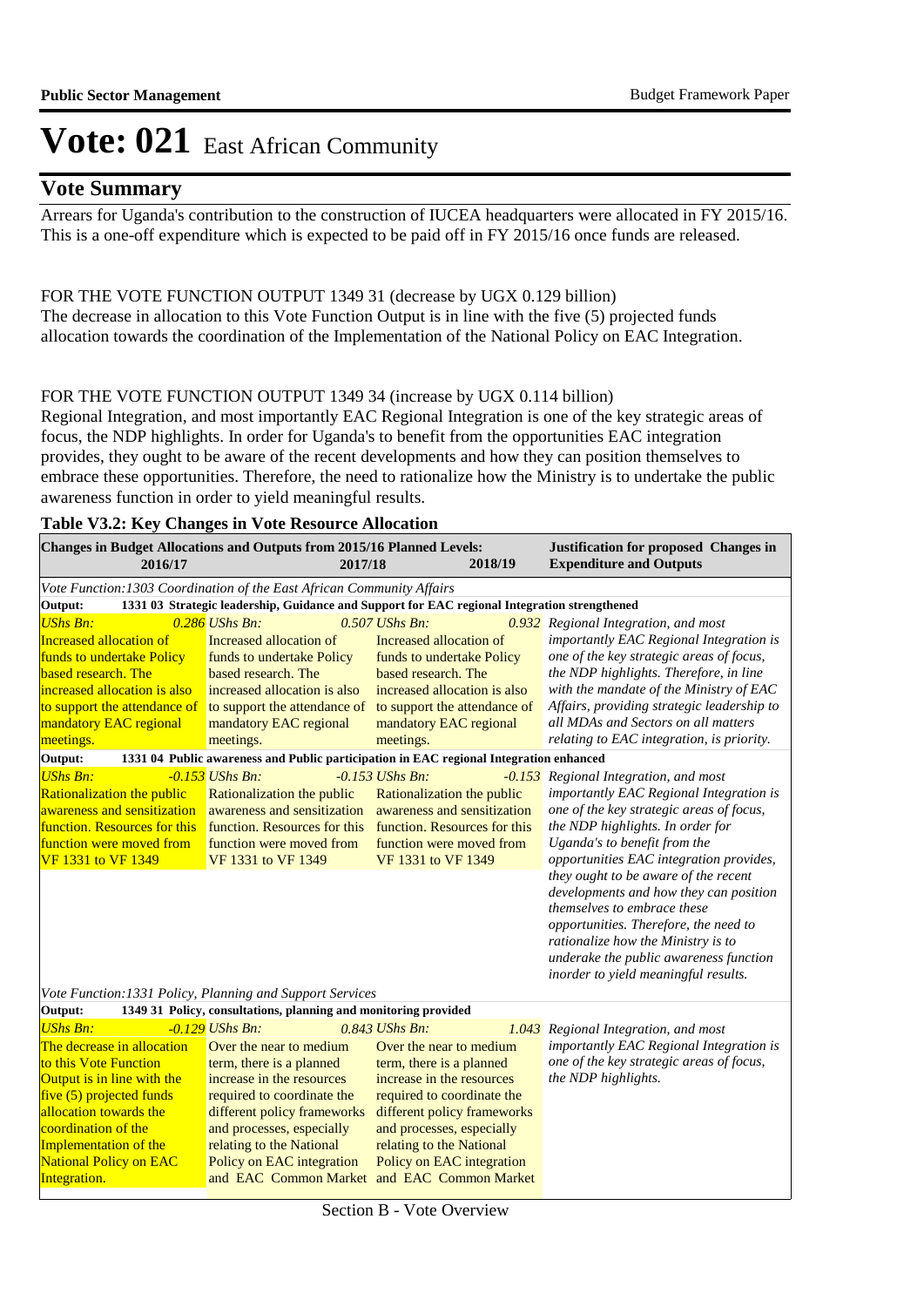## **Vote Summary**

| <b>Changes in Budget Allocations and Outputs from 2015/16 Planned Levels:</b><br>2016/17 |                                                                         | 2017/18          | 2018/19 | <b>Justification for proposed Changes in</b><br><b>Expenditure and Outputs</b>                   |
|------------------------------------------------------------------------------------------|-------------------------------------------------------------------------|------------------|---------|--------------------------------------------------------------------------------------------------|
|                                                                                          | Protocol.                                                               | Protocol.        |         |                                                                                                  |
| Output:                                                                                  | 1349 32 Ministry Support Services (Finance and Administration) provided |                  |         |                                                                                                  |
| <b>UShs Bn:</b>                                                                          | $-0.210$ UShs Bn:                                                       | $0.420$ UShs Bn: | 0.620   |                                                                                                  |
| With the decentralization of With the decentralization of                                |                                                                         |                  |         |                                                                                                  |
| the IPPS, there has been an the IPPS, there has been an                                  |                                                                         |                  |         |                                                                                                  |
| increased demand to                                                                      | increased demand to                                                     |                  |         |                                                                                                  |
| provide funds to Staff                                                                   | <b>Example 1</b> provide funds to Staff                                 |                  |         |                                                                                                  |
| <b>Pension and Gratuity. This</b> Pension and Gratuity. This                             |                                                                         |                  |         |                                                                                                  |
| has led to an increase in the has led to an increase in the                              |                                                                         |                  |         |                                                                                                  |
| allocation to this Vote                                                                  | allocation to this Vote                                                 |                  |         |                                                                                                  |
| <b>Function Output</b>                                                                   | <b>Function Output</b>                                                  |                  |         |                                                                                                  |
| Output:                                                                                  |                                                                         |                  |         | 1349 35 EAC Finance & Human policies & programmes coordinated and their implementation Monitored |
| <b>UShs Bn:</b>                                                                          | $-0.164$ UShs Bn:                                                       | $0.309$ UShs Bn: | 0.309   |                                                                                                  |
| With the decentralization of With the decentralization of                                |                                                                         |                  |         |                                                                                                  |
| the IPPS, there has been an the IPPS, there has been an                                  |                                                                         |                  |         |                                                                                                  |
| increased demand to                                                                      | increased demand to                                                     |                  |         |                                                                                                  |
| provide funds to Staff                                                                   | <b>Example 5 In provide funds to Staff</b>                              |                  |         |                                                                                                  |
| <b>Pension and Gratuity. This</b>                                                        | <b>Pension and Gratuity. This</b>                                       |                  |         |                                                                                                  |
| has led to an reduction in                                                               | has led to an reduction in                                              |                  |         |                                                                                                  |
| the allocation to this Output the allocation to this Output                              |                                                                         |                  |         |                                                                                                  |
| sothat funds are allocated to sothat funds are allocated to                              |                                                                         |                  |         |                                                                                                  |
| Output 1349 32, for this                                                                 | Output 1349 32, for this                                                |                  |         |                                                                                                  |
| purpose.                                                                                 | purpose.                                                                |                  |         |                                                                                                  |

## *V4: Vote Challenges for 2016/17 and the Medium Term*

*This section sets out the major challenges the vote faces in 2016/17 and the medium term which the vote has been unable to address in its spending plans.*

Below is the description of the major underfunded priorities for the Vote, for the Financial Year 2016/17.

### UNDER VOTE FUNCTION 1332:

(A) UGANDA'S CONTRIBUTION TO THE EAC ORGANS & INSTITUTIONS;

Uganda being a member of the EAC is required to annually make financial contributions to the EAC budget. Below are the funding shortfalls under contributions to the EAC Organs and Institutions; 1) Outstanding Arrears to IUCEA (Inter University Council of East Africa) since 1980 until FY 2013/14 amount to (\$3,100.529.80) UGX 10,864,876,525.16

2) Arrears or FY 2013/14 to LVFO (Lake Victoria Fisheries Organization) amounting to (\$ 216,770.11) UGX 759,605,819.46

3) Arrears to LVFO (Lake Victoria Fisheries Organization) for Uganda's contribution for save the Nile perch fund, amounting to (\$ 159,840.02) UGX 560,111,398.08

4) Arrears to IUCEA (Inter University Council of East Africa) arising out of Uganda's annual contributions for FY 2014/15, amounting to (\$ 68,810.76) UGX 241,126,665.19

5) Arrears to LVFO (Lake Victoria Fisheries Organization) arising out of Uganda's annual contributions for FY 2014/15, amounting to (\$ 10,040.44) UGX 35,183,709.85

6) Expected Arrears to EAC Secretariat, for FY 2015/16, arising due to depreciation of the shilling against the US Dollar, amounting to UGX 4,605,982,368.42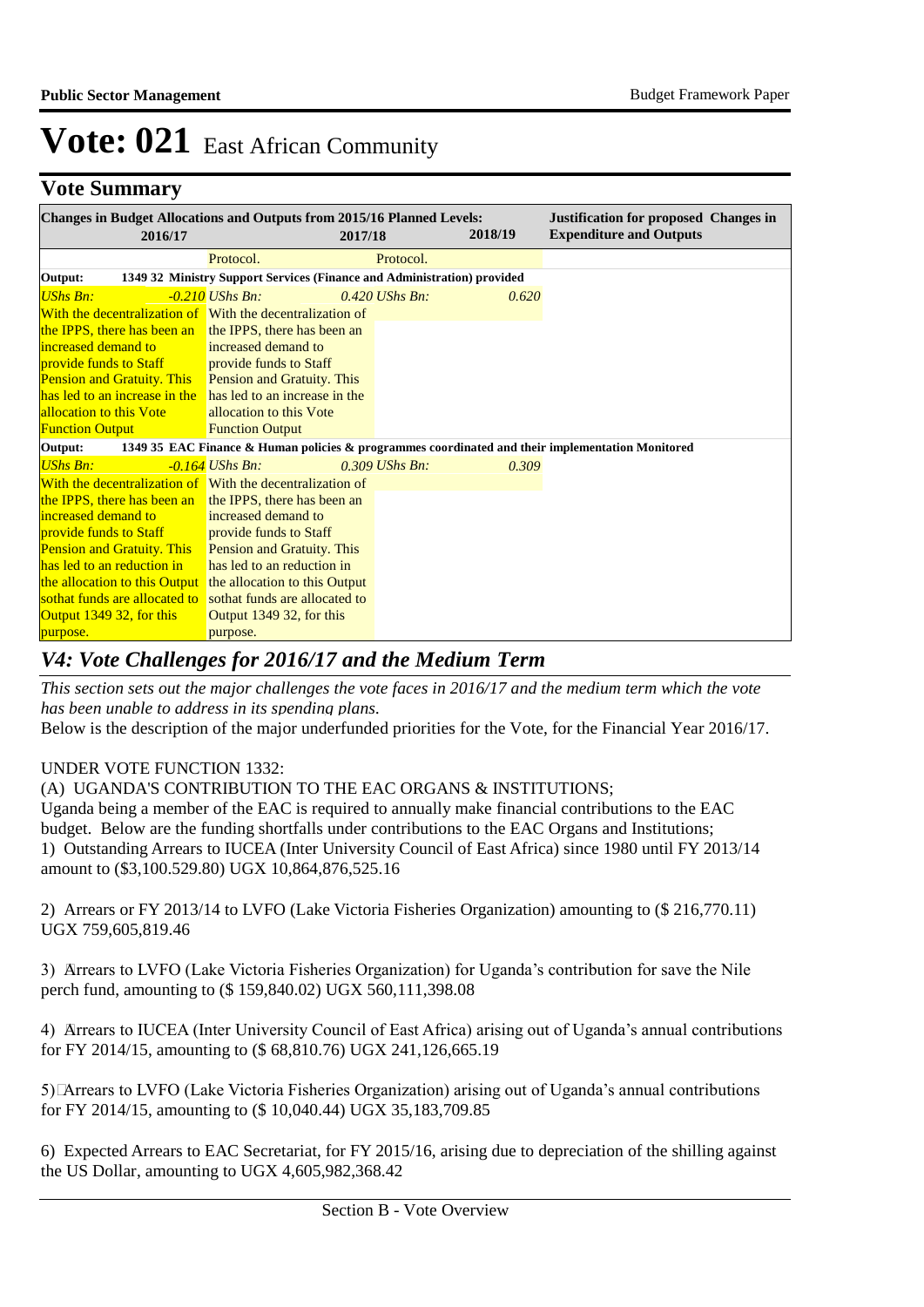## **Vote Summary**

7) Expected Arrears for the FY 2015/16, to IUCEA (Inter University Council of East Africa), including (\$ 500,000) contribution to construction of IUCEA Headquarters. These arose due to depreciation of the shilling against the US Dollar. This amounts to UGX 1,025,122,271.52

8) Expected Arrears to LVFO (Lake Victoria Fisheries Organization) for FY 2015/16, arising due to depreciation of the shilling against the US Dollar, amounting to UGX 812,709,389.80

9) The annual contributions for FY 2016/17 are expected to increase by approximately 10% from US\$ 7,191,804.7 (for FY 2015/16) to approximately US\$ 7,910,985.17 for FY 2016/17, which translates to UGX 27,721,674,232.60 at the current exchange rate. This will necessitate an additional UGX 8,963,966,232.60 (at the current exchange rate) over and above UGX 18,757,708,000 provided in the current budget ceilings for FY 2016/17.

This therefore gives a total funding gap amounting to UGX 29.851 billion.

### (B) HOSTING OF EAC SUMMIT OF HEADS OF STATE;

According to the Treaty that establishes the EAC, Chairmanship of the EAC is of duration of one year and it is rotational among the Partner States. Uganda is the next Chair of the EAC. This implies that the Republic of Uganda will host the EAC Summit of Heads of State in Kampala during the FY 2016/17. This matter is a key priority, although funds for such an event are not in the Vote budget estimates for FY 2016/17, and therefore, this matter is presented as an unfunded priority. Funds amounting to UGX 3.756 billion are required for this event.

### UNDER VOTE FUNCTION 1349:

### © ACQUISITION OF MORE OFFICE SPACE;

The need to acquire more Office Space is now evident, more than ever before. Staff numbers have increased and they are destined to increase further as the Ministry continues to recruit to fill up its structure. Yet the available funding within the current budget ceilings cannot enable the Ministry to acquire more rented office space. The wish of the Ministry is to acquire funds to be able to build acquire adequate office space to house the Ministry offices and other key installations like; a resource centre, a modern state of the art EAC Video Conference facility, conference rooms, Kiswahili language laboratory, among others. More funds amounting to UGX 1.20 billion are required for this purpose.

### (D) PUBLIC AWARENESS ON EAC INTEGRATION;

EAC integration being a key driver of economic prosperity of Uganda, as envisioned in the NDP and the Vision 2040, there is need for the citizens to be aware of the opportunities EAC integration provides so that they are able to take advantage of them. In the current budget, the level of funding towards public awareness is to the tune of UGX 0.253 billion which is still low compared to the magnitude of public awareness interventions we would like to undertake to maintain the momentum so far gained in this area. The funding gap amounts to UGX 2.364 billion.

### **Table V4.1: Additional Output Funding Requests**

| <b>Additional Requirements for Funding and</b><br><b>Outputs in 2016/17:</b>                             | <b>Justification of Requirement for</b><br><b>Additional Outputs and Funding</b>                       |  |  |  |  |
|----------------------------------------------------------------------------------------------------------|--------------------------------------------------------------------------------------------------------|--|--|--|--|
| Vote Function: 1301 East African Community Secretariat Services                                          |                                                                                                        |  |  |  |  |
| Output:<br>1332 01 Uganda's interest well articulated in International Meetings, Summits and Conferences |                                                                                                        |  |  |  |  |
|                                                                                                          | $\mathcal{R}_{\text{add}}$ $\mathbf{D}$ $\mathbf{V}_{\text{obs}}$ $\mathbf{\Omega}_{\text{conmitary}}$ |  |  |  |  |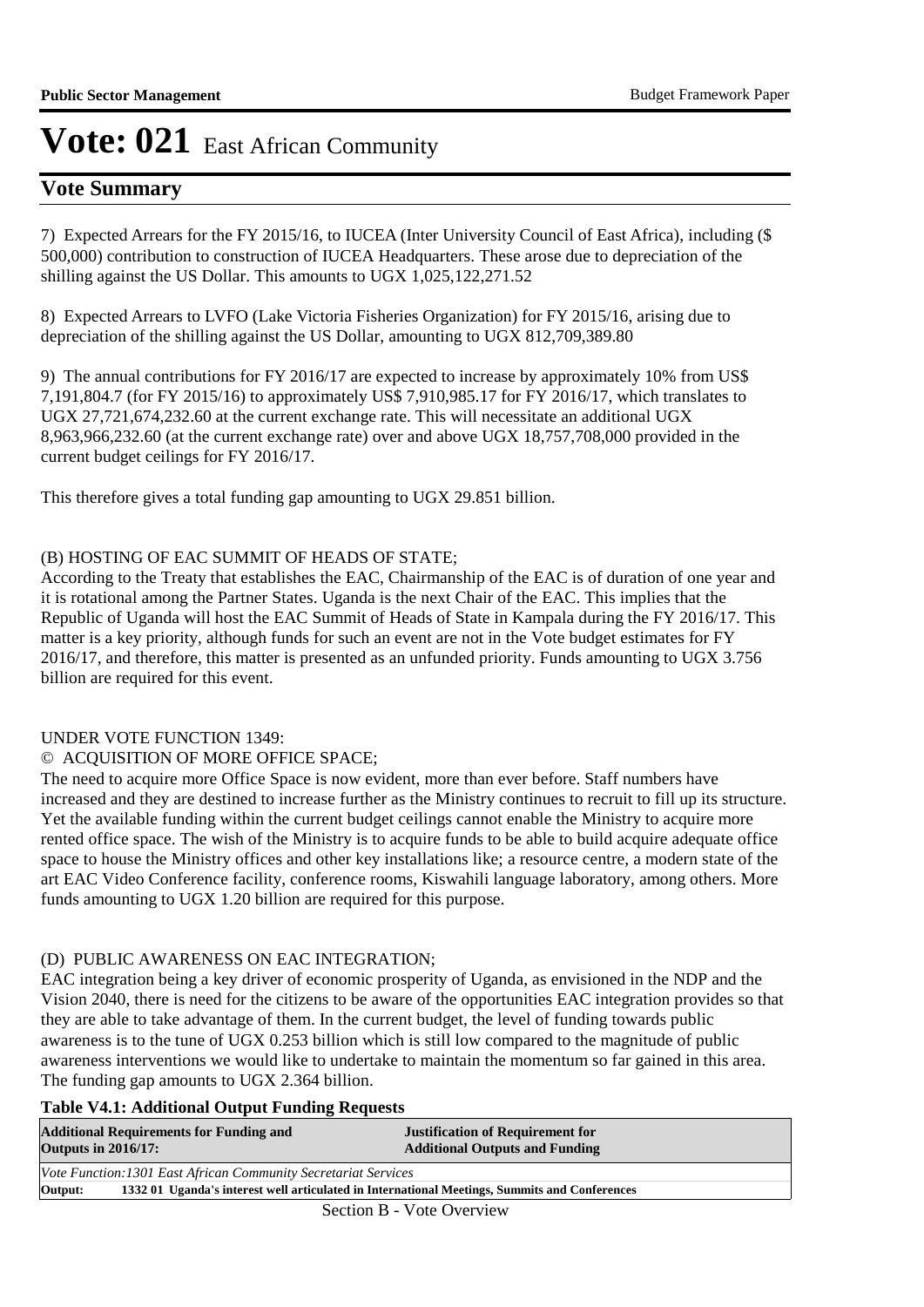## **Vote Summary**

| <b>Additional Requirements for Funding and</b><br><b>Outputs in 2016/17:</b>                                                                                                                                                                                                                                                                                                                                                                                                                                                                                                                                                  | <b>Justification of Requirement for</b><br><b>Additional Outputs and Funding</b>                                                                                                                                                                                                                                           |
|-------------------------------------------------------------------------------------------------------------------------------------------------------------------------------------------------------------------------------------------------------------------------------------------------------------------------------------------------------------------------------------------------------------------------------------------------------------------------------------------------------------------------------------------------------------------------------------------------------------------------------|----------------------------------------------------------------------------------------------------------------------------------------------------------------------------------------------------------------------------------------------------------------------------------------------------------------------------|
| <b>UShs Bn:</b><br>3.756<br>According to the Treaty that establishes the EAC,<br>Chairmanship of the EAC is of duration of one year and it is<br>rotational among the Partner States. Uganda is the next Chair<br>of the EAC. This implies that the Republic of Uganda will<br>host the EAC Summit of Heads of State in Kampala during<br>the FY 2016/17. This matter is a key priority, although funds<br>for such an event are not in the Vote budget estimates for FY<br>2016/17, and therefore, this matter is presented as an<br>unfunded priority. Funds amounting to UGX 3.756 billion<br>are required for this event. | Regional Integration, and most importantly EAC Regional<br>Integration is one of the key strategic areas of focus, the NDP<br>highlights.                                                                                                                                                                                  |
| Output:<br>1332 51 Uganda's Contribution to the EAC Secretariat Remitted                                                                                                                                                                                                                                                                                                                                                                                                                                                                                                                                                      |                                                                                                                                                                                                                                                                                                                            |
| <b>UShs Bn:</b><br>29.851<br><b>Outstanding Arrears to IUCEA (Inter University Council of</b><br>East Africa) since 1980 until FY 2013/14 amount to<br>$(\$3,100.529.80)$ UGX $10,864,876,525.16$<br>Arrears (For FY 2013/14) to LVFO (Lake Victoria Fisheries<br>Organization) amounting to (\$ 216,770.11) UGX                                                                                                                                                                                                                                                                                                              | EAC integration has been identified in the NDP and the key<br>drivers for attainment of the objectives of the NDP and also the<br>Vision 2040. Therefore, there is need for Uganda to fulfill its<br>obligagtions to the EAC, which include among others, making full<br>annual financial contributions to the EAC Budget. |
| 759,605,819.46<br><b>Arrears to LVFO (Lake Victoria Fisheries Organization) for</b><br>Uganda's contribution for save the Nile perch fund,<br>amounting to (\$159,840.02) UGX 560,111,398.08                                                                                                                                                                                                                                                                                                                                                                                                                                  |                                                                                                                                                                                                                                                                                                                            |
| <b>Arrears to IUCEA (Inter University Council of East Africa)</b><br>arising out of Uganda's annual contributions for FY<br>2014/15, amounting to (\$68,810.76) UGX 241,126,665.19                                                                                                                                                                                                                                                                                                                                                                                                                                            |                                                                                                                                                                                                                                                                                                                            |
| <b>Arrears to LVFO (Lake Victoria Fisheries</b><br>Organization) arising out of Uganda's annual contributions<br>for FY 2014/15, amounting to (\$ 10,040.44) UGX<br>35,183,709.85                                                                                                                                                                                                                                                                                                                                                                                                                                             |                                                                                                                                                                                                                                                                                                                            |
| Expected Arrears to EAC Secretariat, for FY 2015/16,<br>arising due to depreciation of the shilling against the US<br>Dollar, amounting to UGX 4,605,982,368.42                                                                                                                                                                                                                                                                                                                                                                                                                                                               |                                                                                                                                                                                                                                                                                                                            |
| <b>Expected Arrears to IUCEA (Inter University Council of</b><br>East Africa), including (\$500,000) contribution to<br>construction of IUCEA Headquarters. These arose due to<br>depreciation of the shilling against the US Dollar. These<br>amount to UGX 1,025,122,271.52                                                                                                                                                                                                                                                                                                                                                 |                                                                                                                                                                                                                                                                                                                            |
| <b>Expected Arrears to LVFO (Lake Victoria Fisheries</b><br>Organization), arising due to depreciation of the shilling<br>against the US Dollar, amounting to UGX 812,709,389.80                                                                                                                                                                                                                                                                                                                                                                                                                                              |                                                                                                                                                                                                                                                                                                                            |
| The annual contributions for FY 2016/17 are expected to<br>increase by approximately 10% from US\$ 7,191,804.7 (for<br>FY 2015/16) to approximately US\$ 7,910,985.17 for FY<br>2016/17, which translates to UGX 27,721,674,232.60 at the<br>current exchange rate. This will necessitate an additional<br>UGX 8,963,966,232.60 (at the current exchange rate) over<br>and above UGX 18,757,708,000 provided in the current<br>budget ceilings for FY 2016/17.<br>Vote Function: 1332 Policy, Planning and Support Services                                                                                                   |                                                                                                                                                                                                                                                                                                                            |

Section B - Vote Overview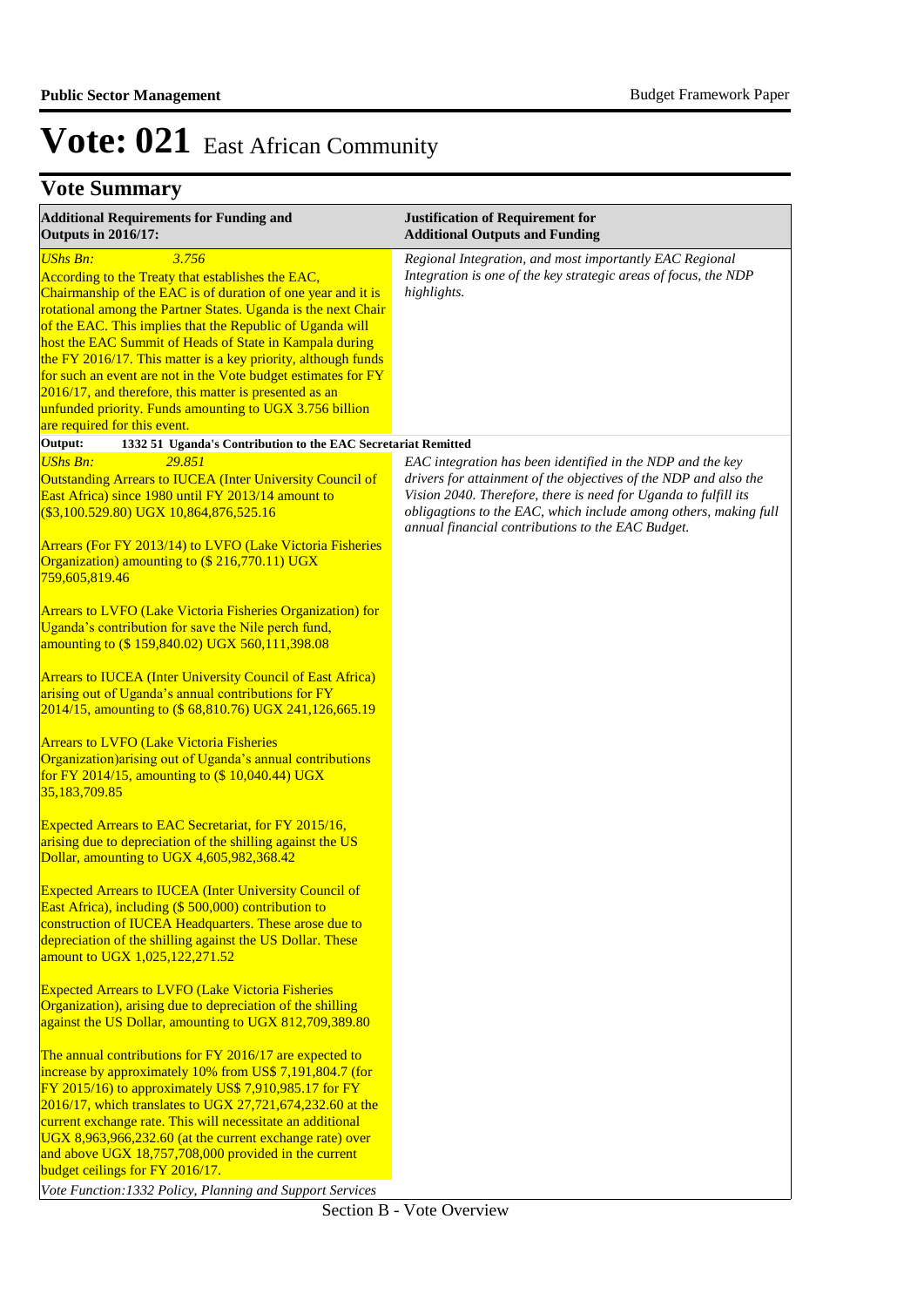## **Vote Summary**

| <b>Additional Requirements for Funding and</b><br><b>Outputs in 2016/17:</b>                                                                                                                                                                                                                                                                                                         | <b>Justification of Requirement for</b><br><b>Additional Outputs and Funding</b>                                                                                                                                                                                                                                                                                 |  |  |  |
|--------------------------------------------------------------------------------------------------------------------------------------------------------------------------------------------------------------------------------------------------------------------------------------------------------------------------------------------------------------------------------------|------------------------------------------------------------------------------------------------------------------------------------------------------------------------------------------------------------------------------------------------------------------------------------------------------------------------------------------------------------------|--|--|--|
| 1349 32 Ministry Support Services (Finance and Administration) provided<br>Output:                                                                                                                                                                                                                                                                                                   |                                                                                                                                                                                                                                                                                                                                                                  |  |  |  |
| <b>UShs Bn:</b><br>1.200<br>The need to acquire more Office Space is now more evident,<br>more than ever before. Staff numbers have increased and<br>destined to increase further. Yet the available funds within<br>the current budget cielings can not enable the Ministry<br>acquire more office space. More funds amounting to UGX<br>350 million are required for this purpose. | Office Space has also emerged as a challenge due to increasing<br>staffing levels. MEACA is looking forward to acquiring more<br>office space.                                                                                                                                                                                                                   |  |  |  |
| 1349 34 Public awareness on EAC integration coordinated<br>Output:                                                                                                                                                                                                                                                                                                                   |                                                                                                                                                                                                                                                                                                                                                                  |  |  |  |
| UShs Bn:<br>2.364<br>EAC integration being a key driver of economic prosperity<br>of Uganda, as envisioned in the NDP and the Vision 2040,<br>there is need for the citizens to be aware of the opportunities<br><b>EAC</b> integration provides sothat they are able to take<br>advantage of them.                                                                                  | EAC integration has been identified in the NDP and the key<br>drivers for attainment of the objectives of the NDP and also the<br>Vision 2040. Therefore, there is need for Uganda to fulfill its<br>obligagtions to the EAC, which include among others, making full<br>annual financial contributions to the EAC Budget.                                       |  |  |  |
| Output:                                                                                                                                                                                                                                                                                                                                                                              | 1349 35 EAC Finance & Human policies & programmes coordinated and their implementation Monitored                                                                                                                                                                                                                                                                 |  |  |  |
| <b>UShs Bn:</b><br>2.894<br>Attending all the statutory and mandatory EAC regional<br>meetings to present and defend Uganda's positions at the<br>regional level.                                                                                                                                                                                                                    | EAC integration has been identified in the NDP and the key<br>drivers for attainment of the objectives of the NDP and also the<br>Vision 2040. The Policy formulation procedures require that all<br>Partner States must build concensus on the matters discusses at<br>the regional meetings. Therefore, there is evident need to attende<br>regional meetings. |  |  |  |

*This section discusses how the vote's plans will address and respond to the cross-cutting policy, issues of gender and equity; HIV/AIDS; and the Environment, and other budgetary issues such as Arrears and NTR..* 

### **(i) Cross-cutting Policy Issues**

*(i) Gender and Equity*

| <b>Objective:</b> To present Uganda's position on Gende and equity concerns, at the EAC regional level. |
|---------------------------------------------------------------------------------------------------------|
| <i>Issue of Concern :</i> Streamline gender and equity issues in the EAC policy framework               |
| <b>Proposed Intervensions</b>                                                                           |
| Convene preparatory meetings and participate in 2 EAC Sectoral Council meetings on Gender.              |
| <b>Budget Allocations UGX billion</b><br>0.016040912                                                    |
| Performance Indicators No. of EAC meetings on Gender considerations attended                            |
| (ii) HIV/ALDS                                                                                           |
| <b>Objective:</b> To implement HIV/AIDS work place Policy                                               |
| <i>Issue of Concern</i> : Promote HIV/AIDS prevention and care among staff                              |
| <b>Proposed Intervensions</b>                                                                           |
| Facilitate and support staff with HIV/AIDS prevention inputs                                            |
| <i>Budget Allocations</i> UGX billion<br>0.0008                                                         |
| <i>Performance Indicators</i> Number of HIV/AIDS prevention inputs procured                             |
| <i>(iii) Environment</i>                                                                                |